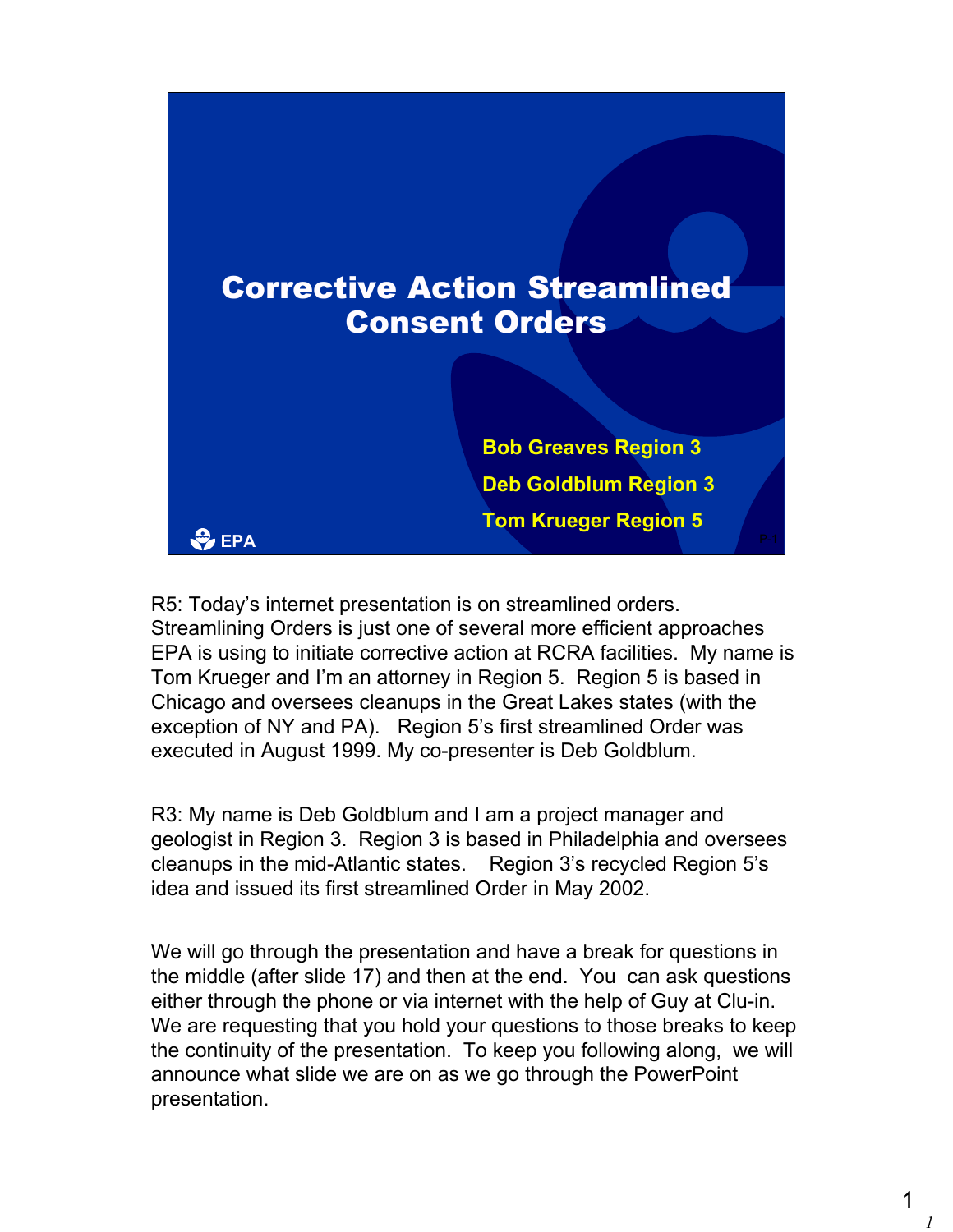

R5: We are now on slide 2. Facility–wide Corrective Action can be initiated in several ways. There are permit requirements for facilities operating with a permit. There are traditional orders, typically issued to interim status facilities. Regions are also utilizing some more innovative approaches. One of them is the facility lead agreements, also known as voluntary agreements. Region I was the first region to introduce generic informal agreements to initiate corrective action. Since that time, Region 3 and Region 5 have also adopted this approach. Region 3 now has over twenty sites with facility lead agreements. Also, several states are also implementing corrective action under generic agreements with facilities. An internet seminar devoted to facility lead agreements will occur in the near future. In-line with the one cleanup approach, Regions and states are also putting increased reliance on other cleanup programs to meet corrective action objectives. This includes State voluntary cleanup programs, the UST program and Superfund. However, today Deb and I want to talk to you about an approach that has worked well in Region 3 and Region 5, the Streamlined Order.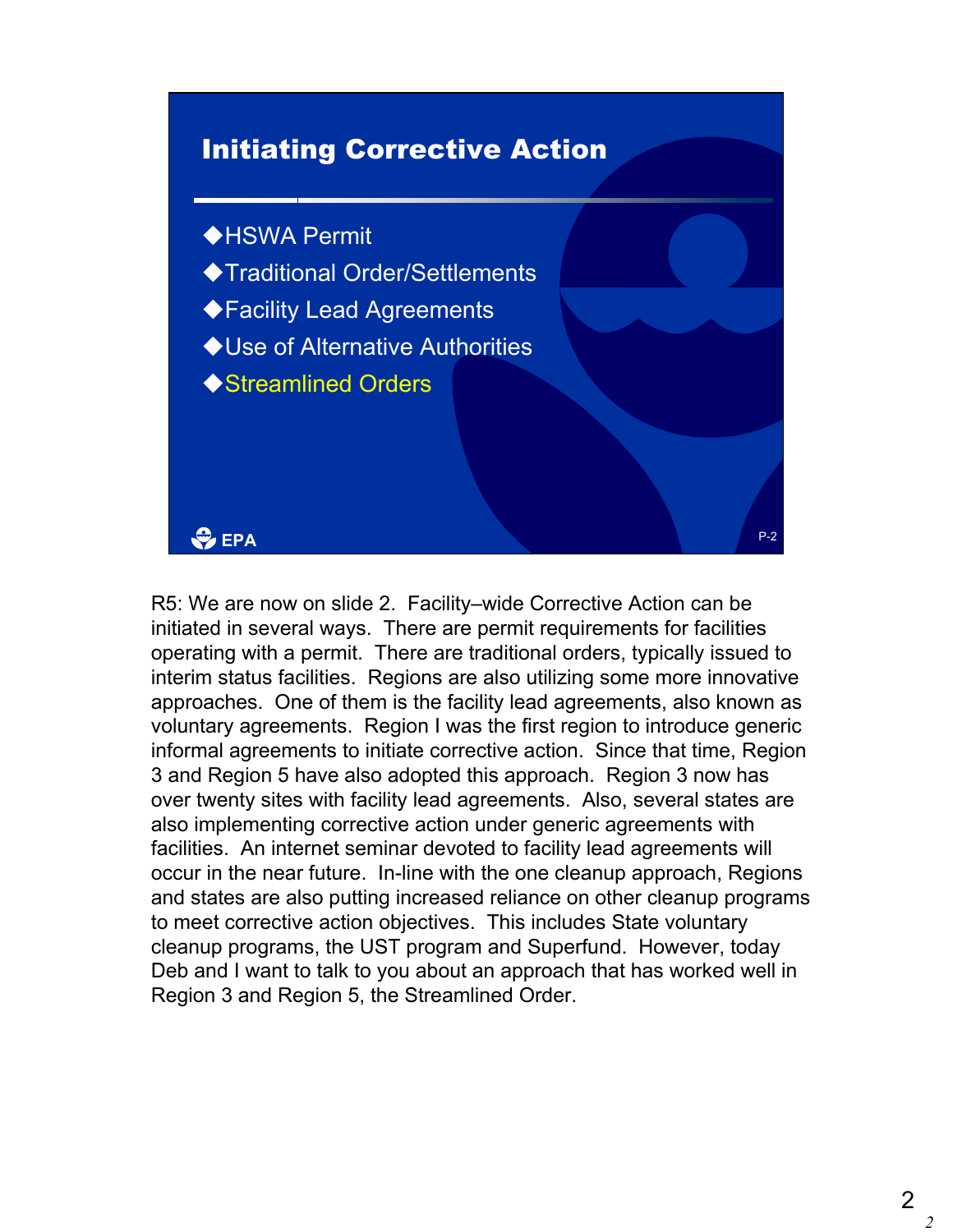

R5: We are now on Slide 3. Accidents or other activities at facilities that treat, store or dispose of hazardous wastes have sometimes led to the release of hazardous waste or hazardous constituents into soil, ground water, surface water, or air. Prior to the 1984 HSWA amendments, cleanup of these releases focused primarily on protecting groundwater from special kinds of RCRA-regulated land disposal units that received hazardous wastes after July 1982. HSWA made it clear that owners or operators of treatment, storage or disposal (TSD) facilities are responsible for investigating and, as necessary, cleaning up releases at or from their facilities, regardless of when the releases occurred. Currently, EPA believes that there are over 6,500 facilities subject to RCRA corrective action statutory authorities. Of these, approximately 3,800 facilities have corrective action already underway or will need to implement corrective action as part of the process to obtain a permit to treat, store, or dispose of hazardous waste.

For those facilities where corrective action isn't handled through the permit process, EPA can issue an administrative order to address various circumstances. EPA has three main authorities available for issuing corrective action orders. They are 3013, 3008(h) and 7003. Section 3013 gives authority to issue orders to require monitoring, testing, analysis and reporting concerning hazardous wastes that may present a substantil hazard to human health and the environment. Section 3008(h) gives authority to issue a corrective action order based on a release of hazardous waste from an interim status facility. Section 7003 gives authority to issue orders to address an imminent and substantial endangerment arising from handling, storage, treatment, transportation or disposal of solid or hazardous waste. The corrective action regulations appear in 40 CFR Part 264, Subpart F, so they technically apply only to permitted facilities. The regulations are limited and general, giving EPA flexibility. EPA proposed more detailed and comprehensive corrective action regulations in 1996, but those provisions were never finalized. They are, however, helpful guidance on EPA's corrective action expectations. Which mechanism we choose to use is a site-specific decision based on enforcement considerations and on the capabilities and motivation of the regulated facility.<sup>3</sup>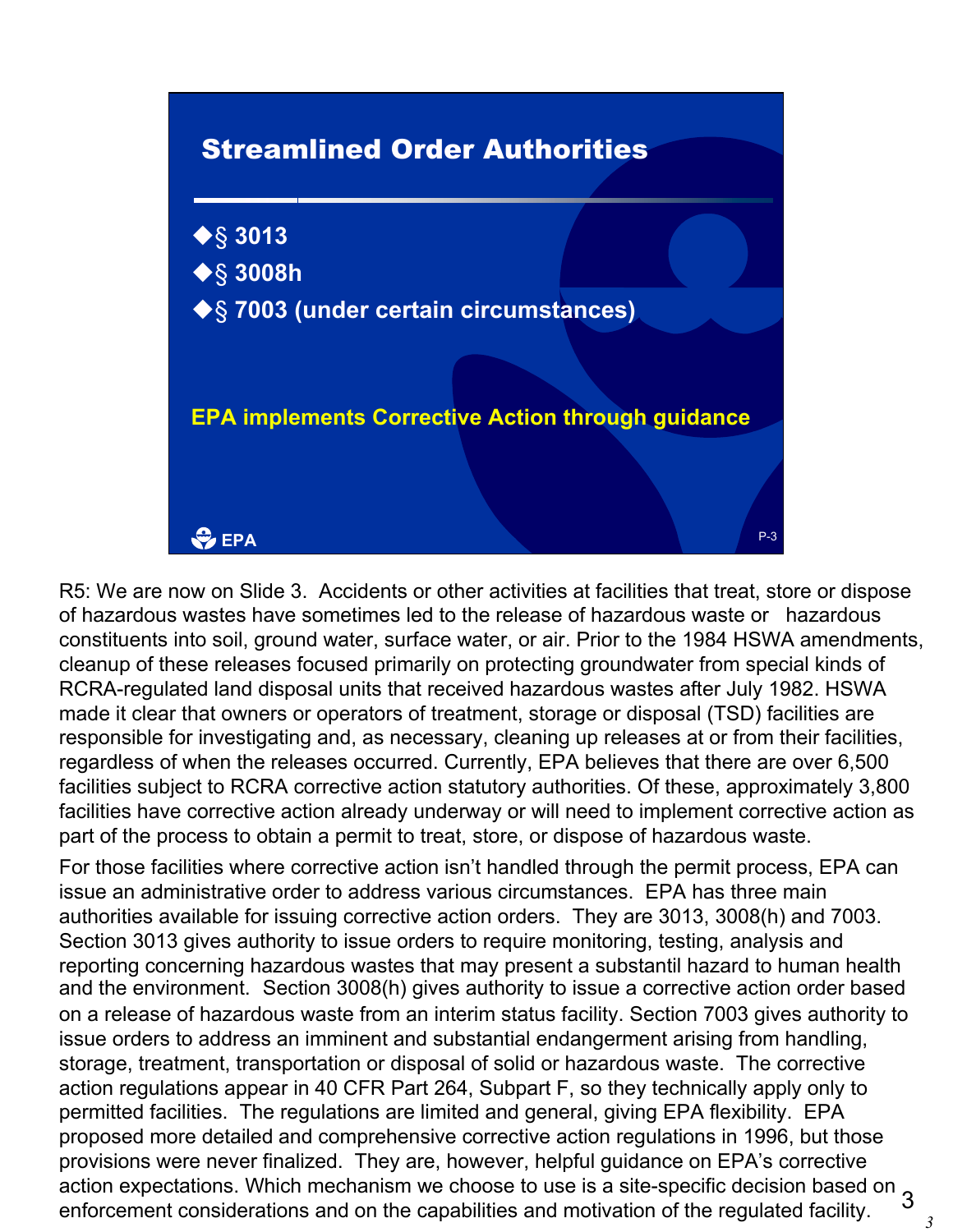

R3: Slide 4. The overarching goals of streamlining corrective action consent orders are:

Key is that they can be issued and implemented more quickly than a traditional mechanisms

They focus on achieving the agency's Environmental Indicators: Human Exposures Under Control and the Migration of Contaminated Groundwater Under Control.

They focus on achieving acceptable cleanups rather than following on a particular process – which utilizes agency and facility resources more efficiently.

They are a shorter document with fewer pages – less paper both in the document and throughout the process. Facilitates negotiations by being less threatening;

*4*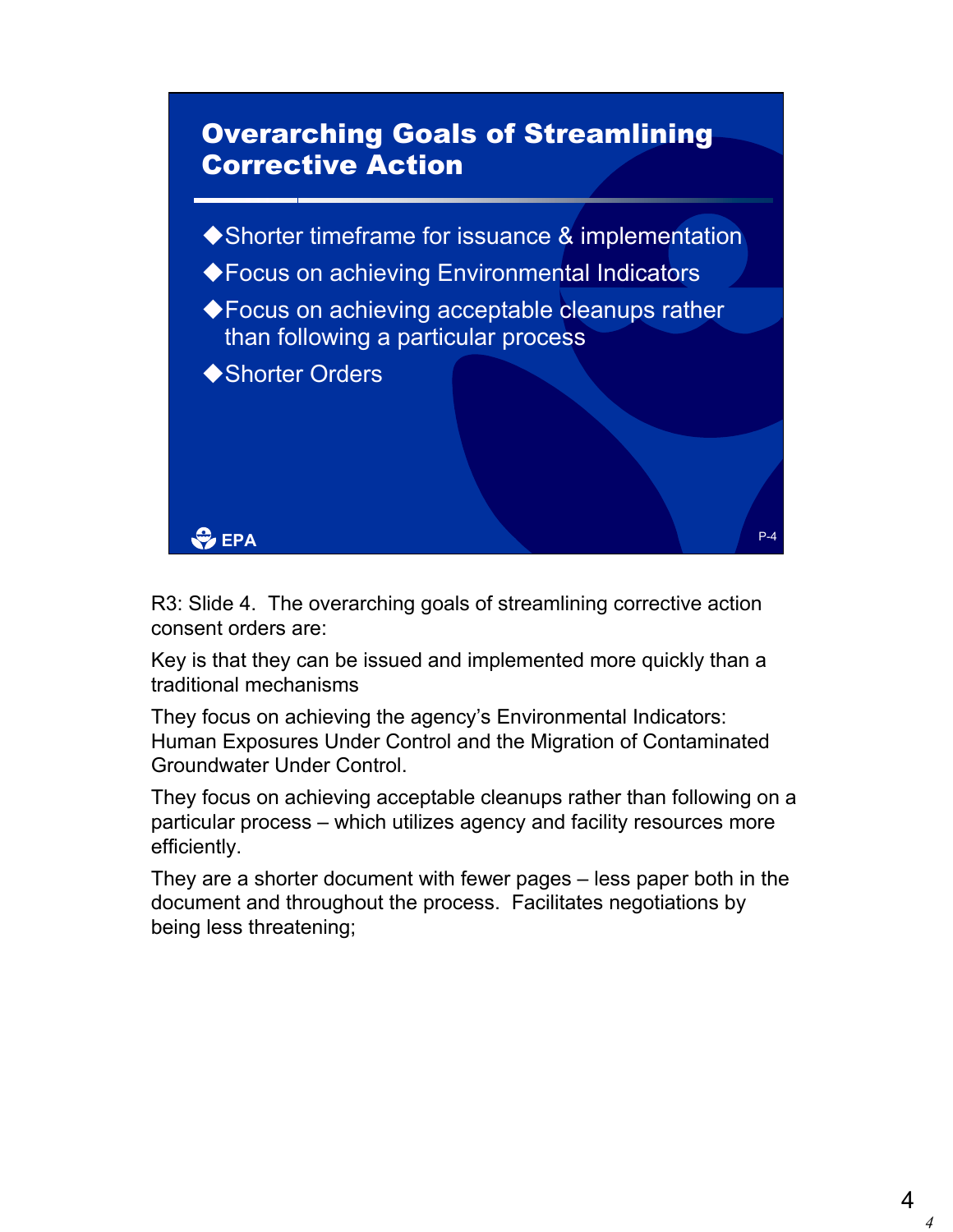

R3: Slide 5. The reason Tom and I are both speaking at this presentation, is that although Region 3 and Region 5 "s are both issuing streamlined orders, and in general they are the similar, there are some differences and we will bring them to your attention as we go through the presentation. Most Regions have been working on streamlining the corrective action process in varying ways and to varying degrees, so I'm sure that if there were representatives from other regions here we would have more overlapping circles.

Over time the program has learned that for certain facilities we can streamline administrative steps and we modified our traditional strategies so that's resulting in faster cleanups.

Streamlined orders are working well in our regions and we will talk about our approaches as examples of techniques that can be used in appropriate cases. We hope that at the end of the presentation regions and states will share their streamlining approaches to facilitate cleanups at corrective action sites so that we can learn from each other.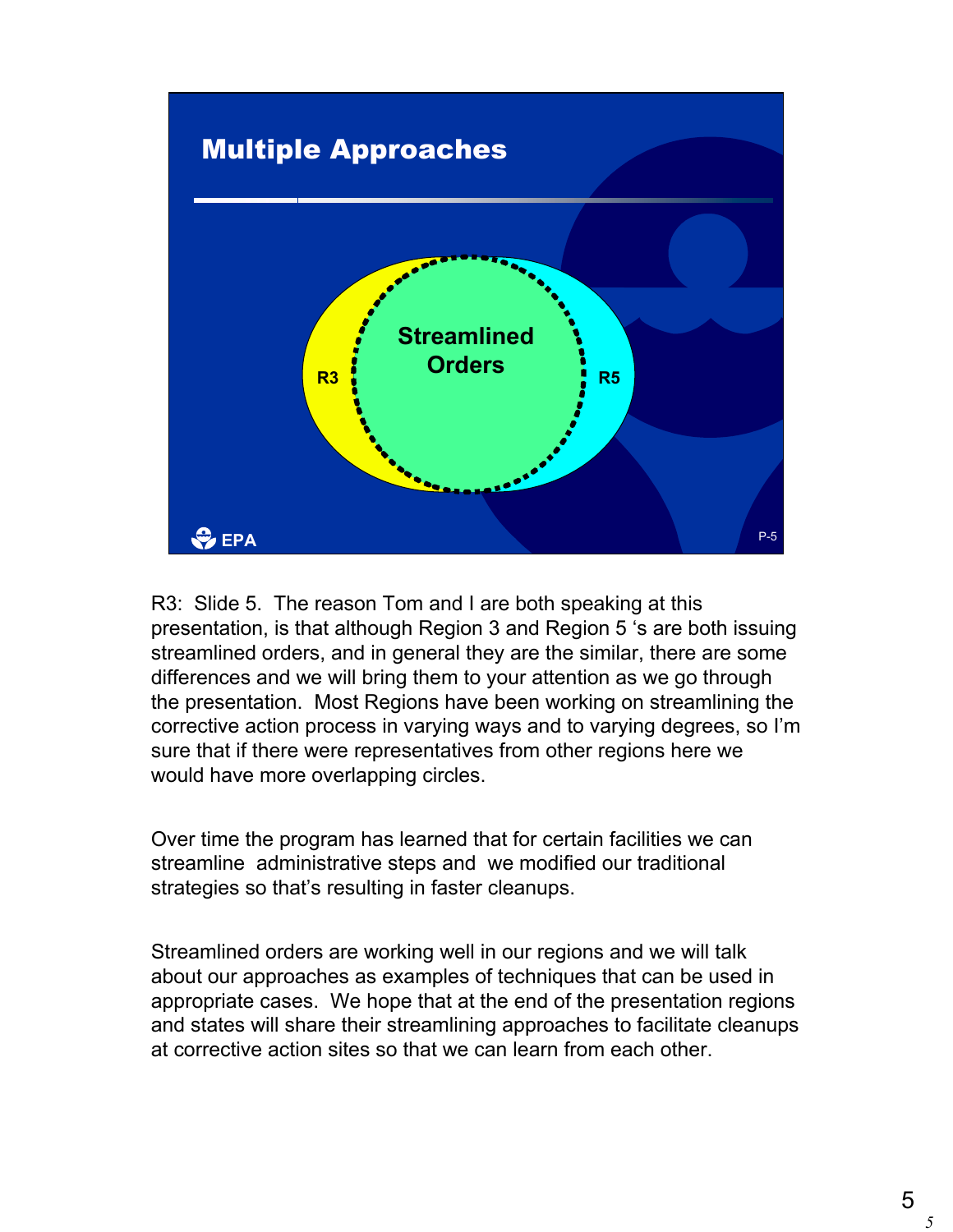

R3: Slide 6. Now we want to discuss the regional difference. Region 3 is using streamlined orders to initiate corrective action faster by streamlining portions of orders that can otherwise often lead to protracted negotiations. Once executed, the orders are implemented in a manner similar to any other mechanism (order, permit facility lead) we are using to implement corrective action. But all of these tools have streamlined their implementation approach using enhanced communication and reducing the amount of detailed written comments. The amount of streamlining available and the ways in which it will be done really depends on the relationship between the facility and the agency. Certain recalcitrant facilities need every issue formalized in writing with specified dates. While others, meet with the project manager upfront, discuss objectives and then formalize the approach for approval.

R5: In Region 5, we are also using streamlined orders to simplify the negotiations and move corrective actions forward more quickly. In addition to that, our streamlined orders take a flexible approach to implementation. In a sense our streamlined order is a more formalized type of facility lead agreement. Because a typical facility lead agreement is —voluntary," it is generally used at lower priority sites and it allows the facility a fair amount of flexibility in achieving corrective action objectives. By making it enforceable through a streamlined order, we can apply this more flexible, performance- based approach to more complex or serious sites. In our streamlined orders, as a condition of giving the facilities more flexibility in designing and implementing the investigation, we expect typically them to agree to implement the corrective measures EPA selects at the end of the investigation.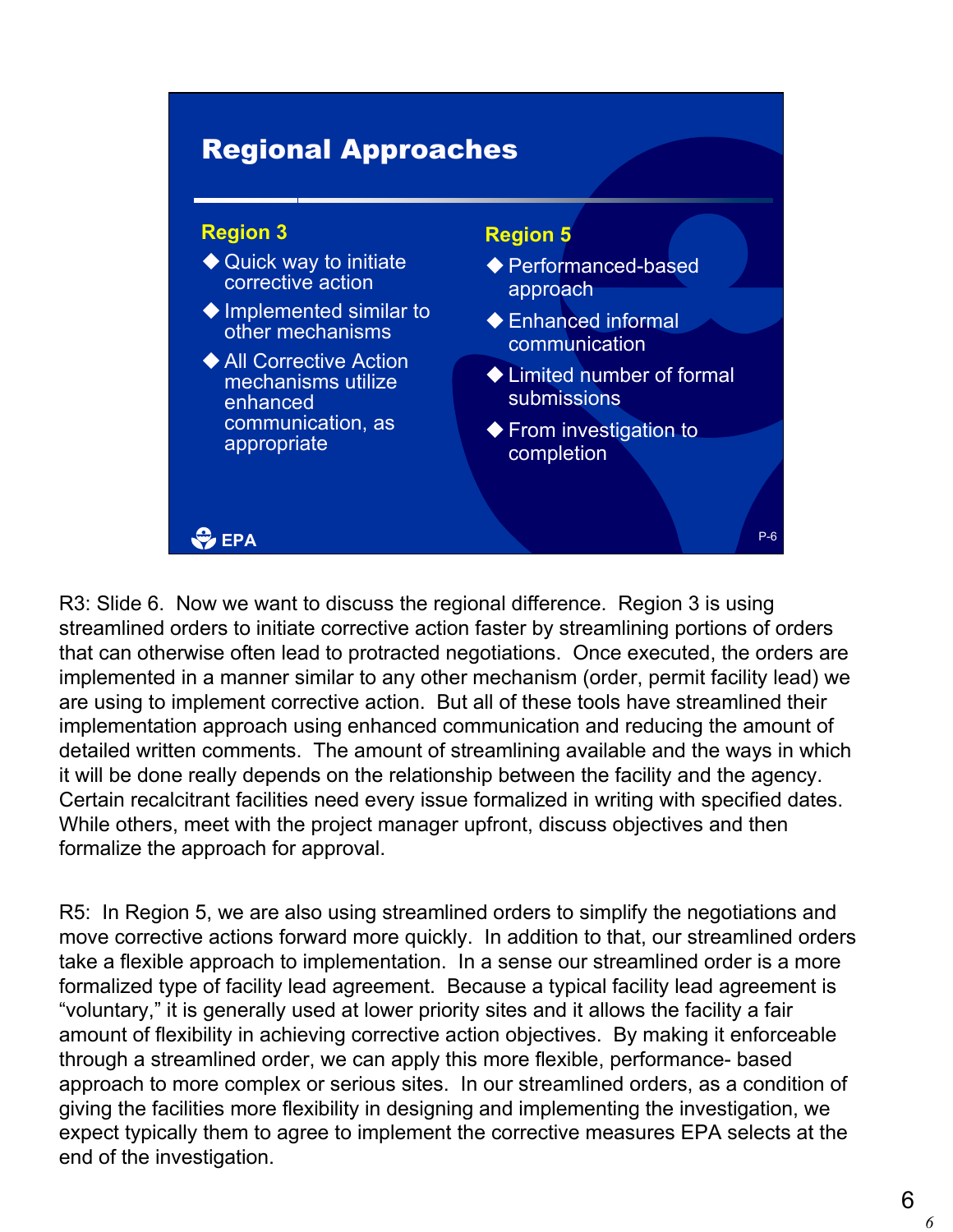

R5: Slide 7. Before implementing a Streamlined Order in Region 5 we look at a number of factors to decide whether the facility is a good candidate for the more expedited, flexible approach we take under the streamlined order. We look at these factors as a whole; there's no particular one or no particular "scoring criteria" that dictates our decision.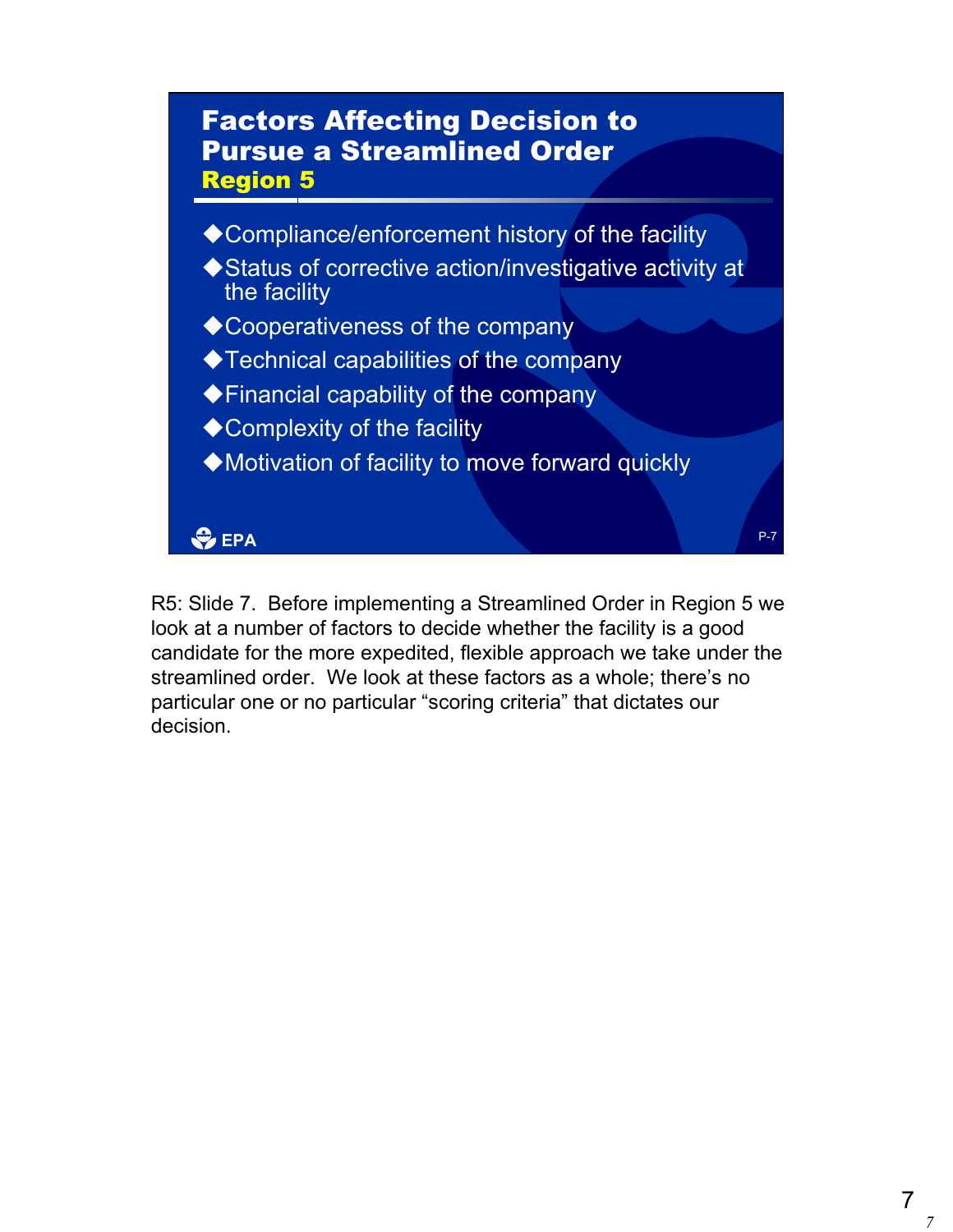

R5: Slide 8. Overall we're looking at whether the facility has the capabilities and the motivation to help us succeed under the circumstances. This is important because in a real sense it's more of a teamwork approach.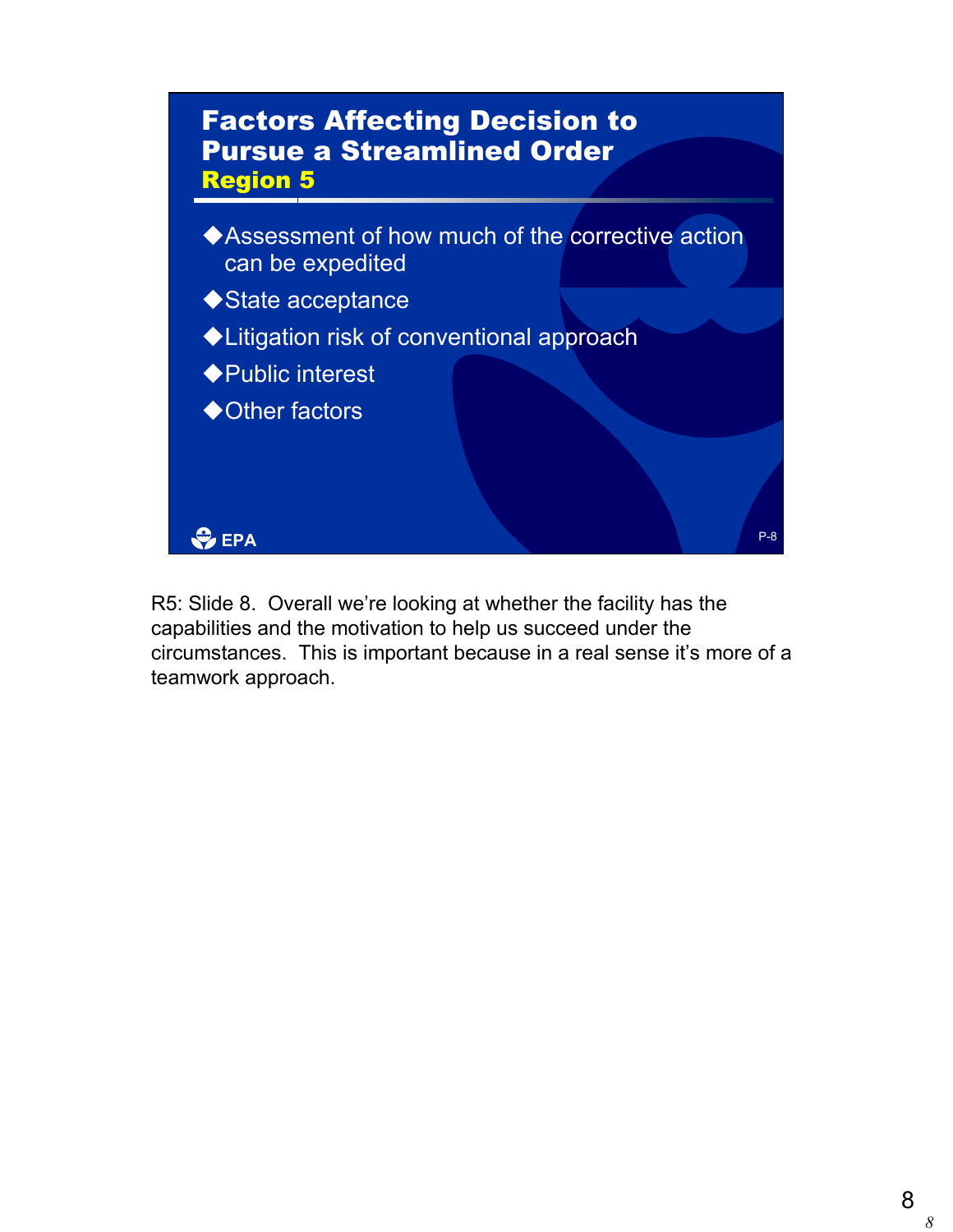

R3: Slide 9. The factors listed on the past two-slides are more relevant to Region 3 when we are considering a facility-lead agreement, which is just an agreement and not enforceable. In Region 3, because this is an Order, with enforcement capabilities, we are willing to issue a streamlined order (RFI or CMI) to most any facility that is willing to negotiate quickly. Otherwise we will opt for a unilateral order.

Critical Region 3 factors are:

*9*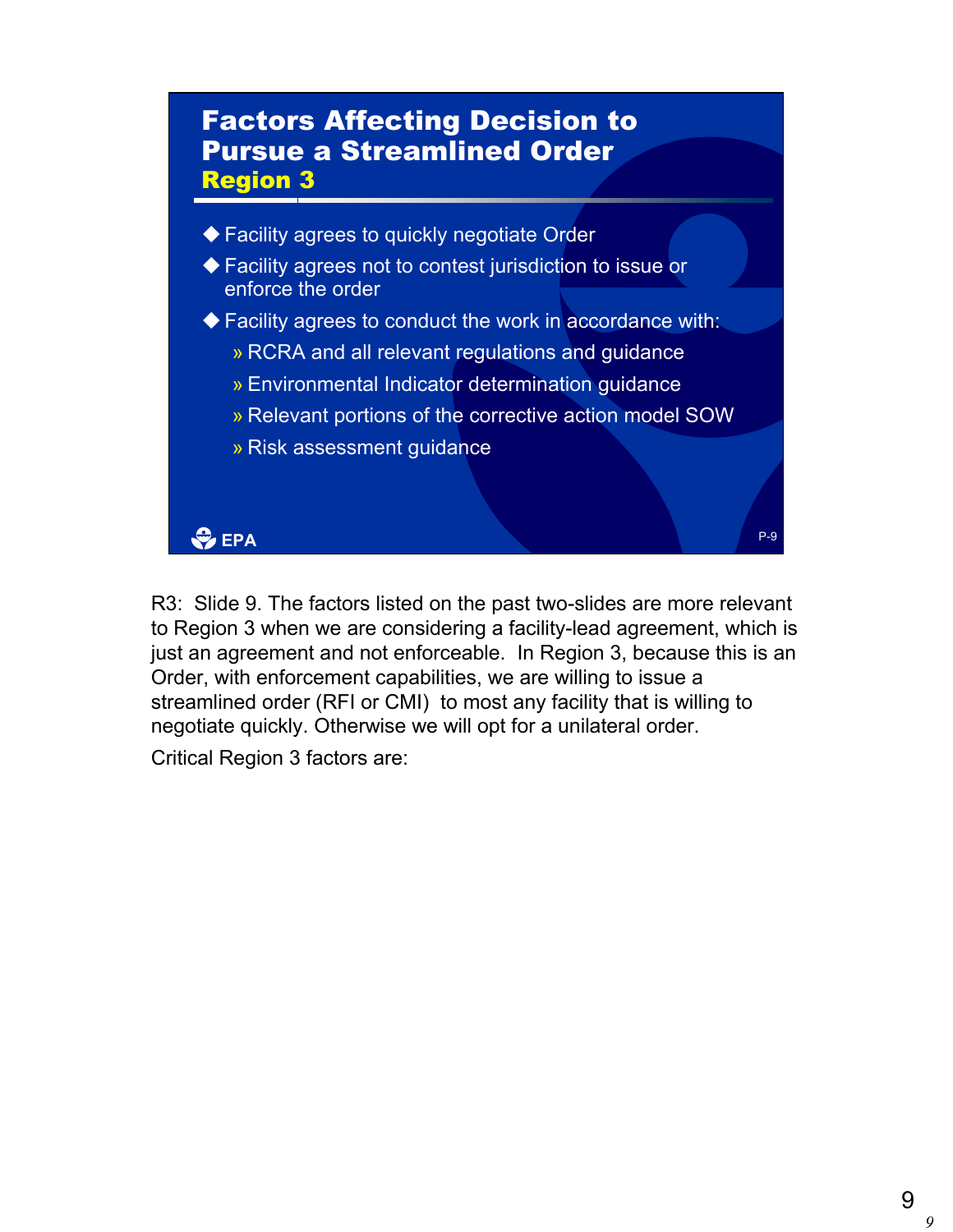

R3: Slide 10. When EPA was given authority for corrective action orders, it was a new tool without much specific direction given in the statute or the regulations, and therefore one that might be subject to challenge. Because EPA wanted to make sure that corrective actions were developed and implemented consistently and carefully, the Agency developed a model Order and Scope of Work that were very lengthy and detailed, and that placed a lot of emphasis on careful, painstaking review of a series of technical documents. This typically made corrective action a very timeconsuming process.

Now that EPA , the regulated community and their consultants has been implementing the program for almost two decades, everyone has more experience and EPA has more confidence in deciding which legal elements are most critical (that is likely to be challenged) and which technical elements need the most oversight. The portions of the traditional corrective action order which Regions 3 and 5 have targeted for streamlining are:

The Findings of Fact and Conclusions of Law;

The Penalty Section;

The Administrative Process;

The Scopes of Work;

Overall implementation of corrective action.

As I said upfront there are some differences in how each region streamlined these targeted pieces, but the overall result is the same: a quicker, more efficient cleanup.

Next we will go through and discuss how each of these areas were streamlined. Keep in mind that within CA there is a significant range of flexibility that regulators can offer, but for the sake of this presentation, we are going to compare the tradition CA order with the streamlined order approaches we use in our Regions. The set of the set of the set of the set of the set of the set of the set of the set of the set of the set of the set of the set of the set of the set of the set of the set of the set of t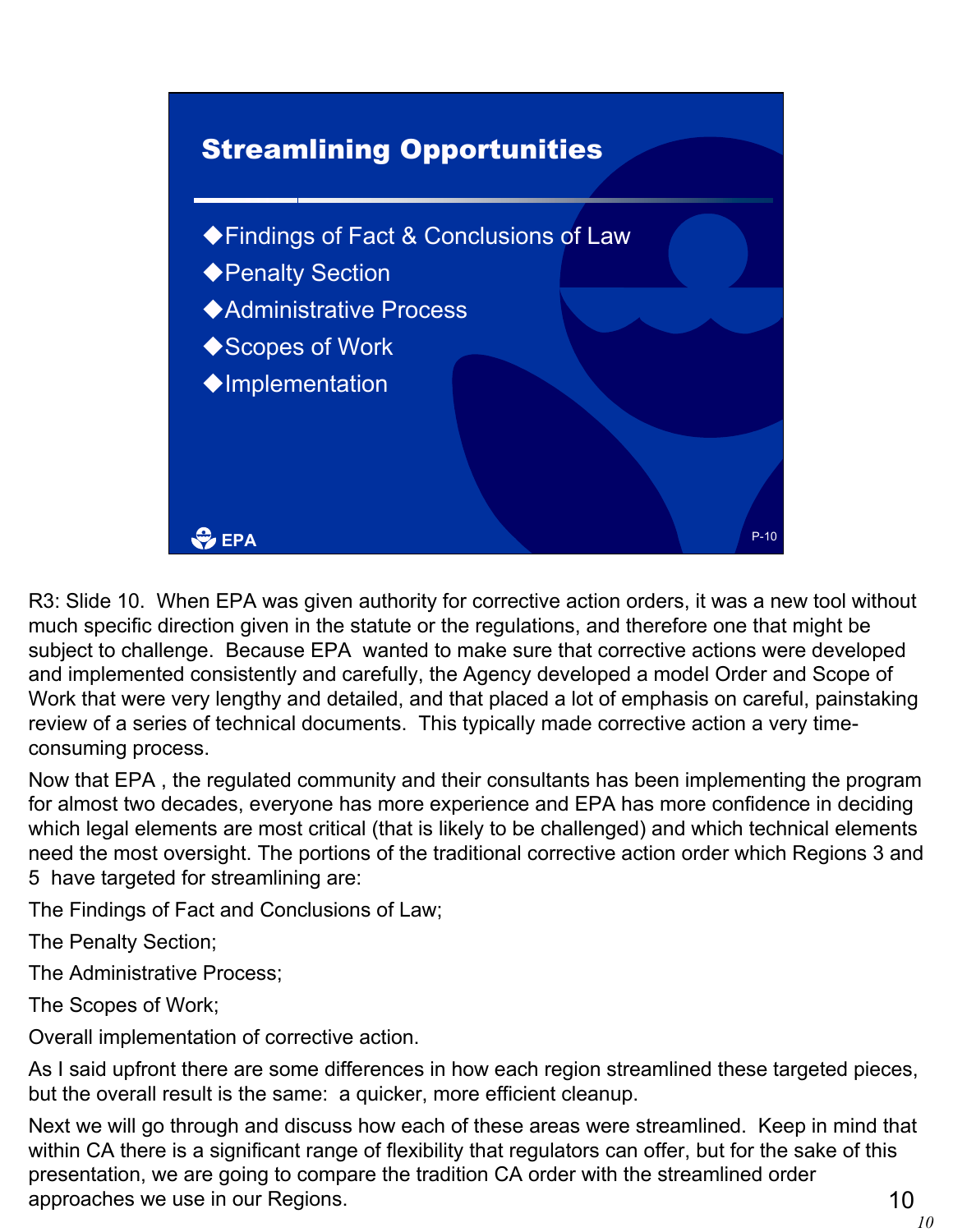

R5: Slide 11. While the formats might vary somewhat, a traditional order typically included a long discussion of the facility-specific background, covering every element that could potentially support EPA's jurisdiction to issue and enforce the Order:

Defining the respondent as a "person"

Operations and location of the "facility"

The date the facility submitted the Notification of Hazardous waste activity

The date they submitted a Part A, permit application

The date the EPA acknowledged the facility qualified for interim status

This is just information through the early 80's and the list would go on, including inspections, violations, delistings etc.

Then it would also include evidence of releases, the constituents detected at the site and the toxicological effects of these constituents.

This level of detail was meant to ensure that people would be less inclined to challenge EPA's basis and jurisdiction to issue or enforce the order and to demonstrate that EPA was coming into the negotiations from a position of strength.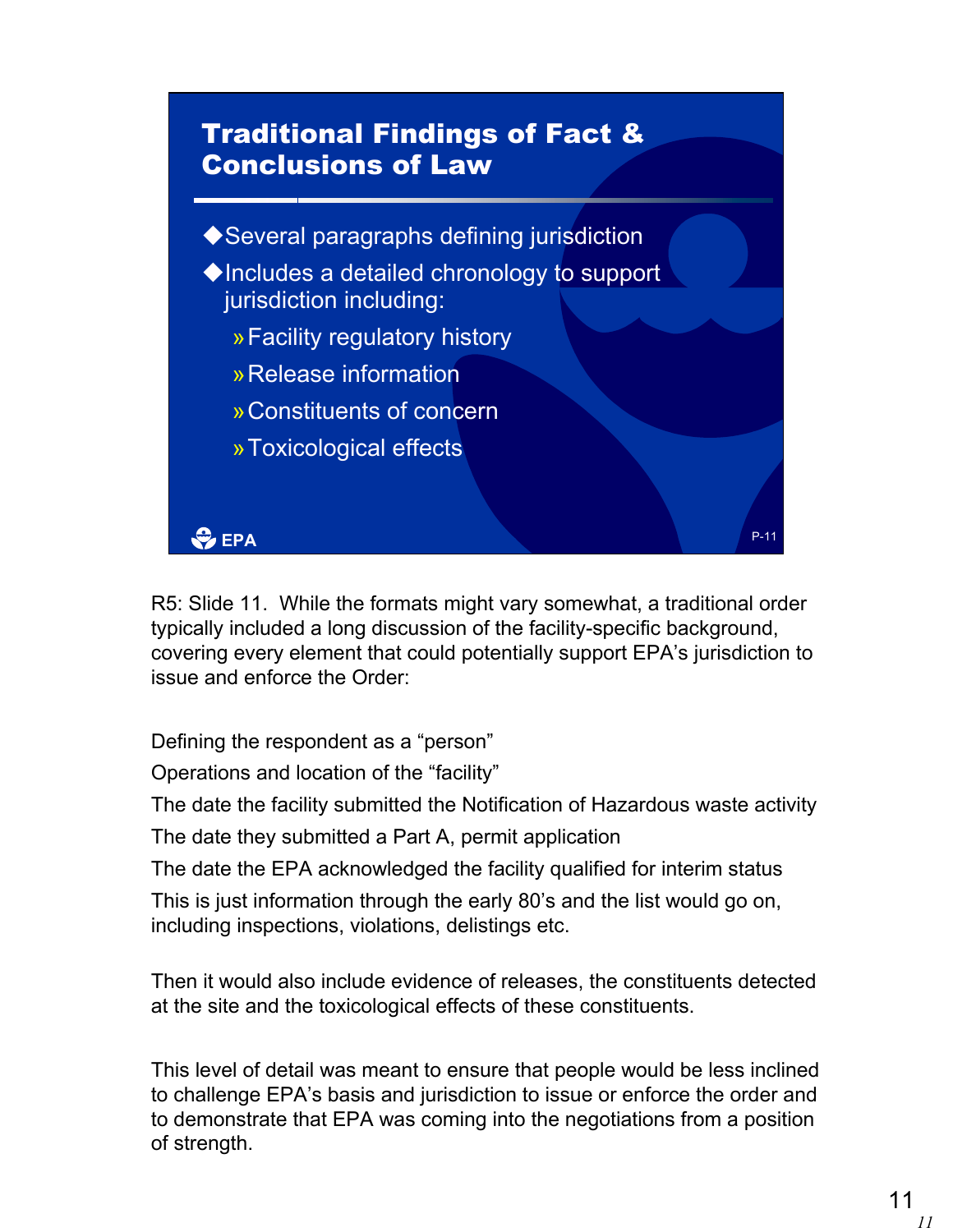

R5: Slide 12. Over the years EPA has observed that its corrective action orders typically haven't been challenged on jurisdiction grounds. Moreover, the person most likely to make that challenge  $-$  the facility owner/operator – already agrees in the order to waive that argument. What was also apparent was that EPA and the facility could often get bogged down in long back-and-forths on shaping and fine-tuning the background discussions. Our Streamlined Orders limit the findings of fact and conclusions of law to those site specific facts which specifically support the jurisdictional needs. For 3008(h) they are as follows: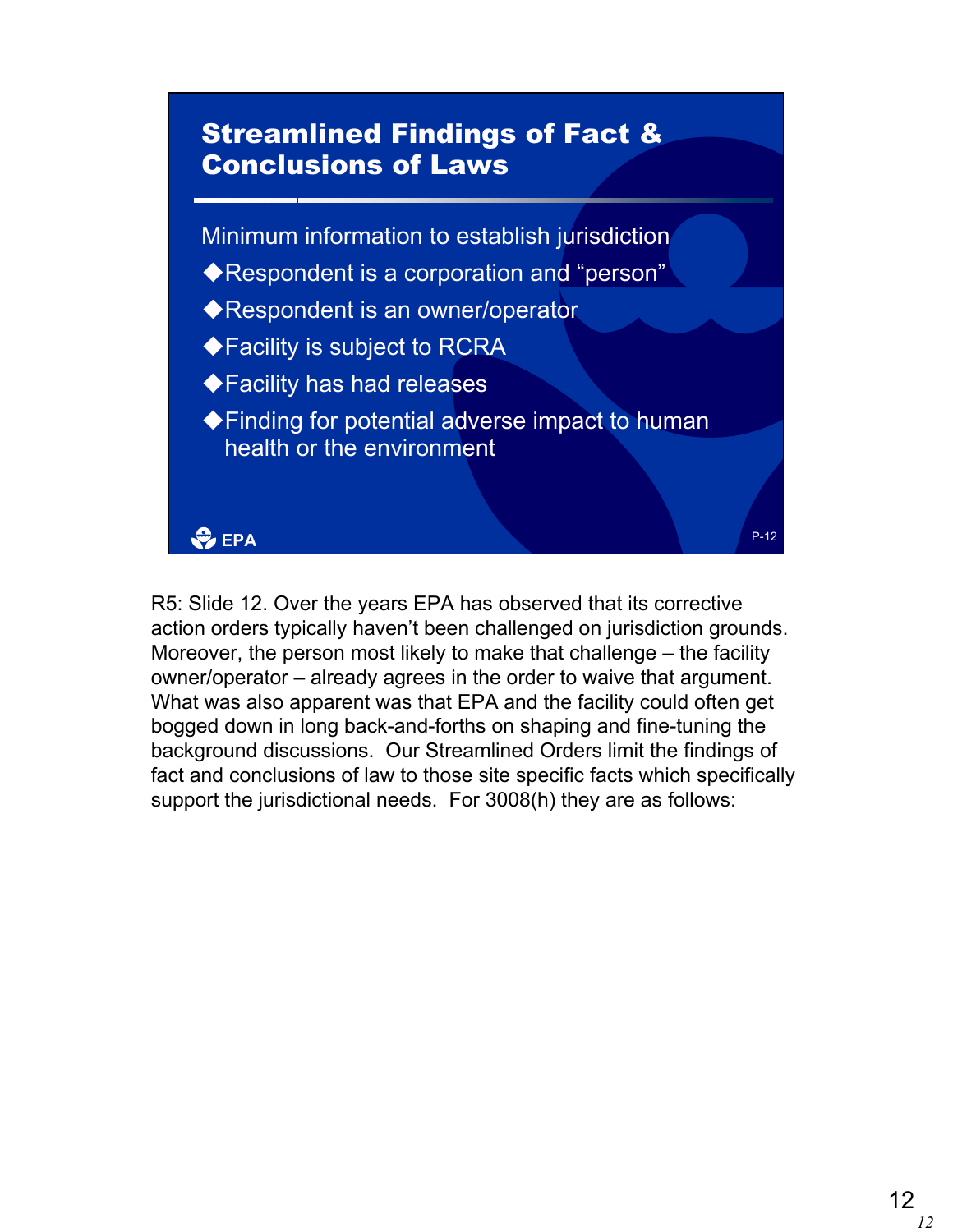

- ©Minimizes negotiation of facts with facility
- ◆Shorter document

R5: Slide 13. The advantages of the streamlined Findings of Fact are: Expedites issuance of order Reduces internal prep time;

Minimizes negotiation time;

**EPA** 

And results in a shorter document.

P-13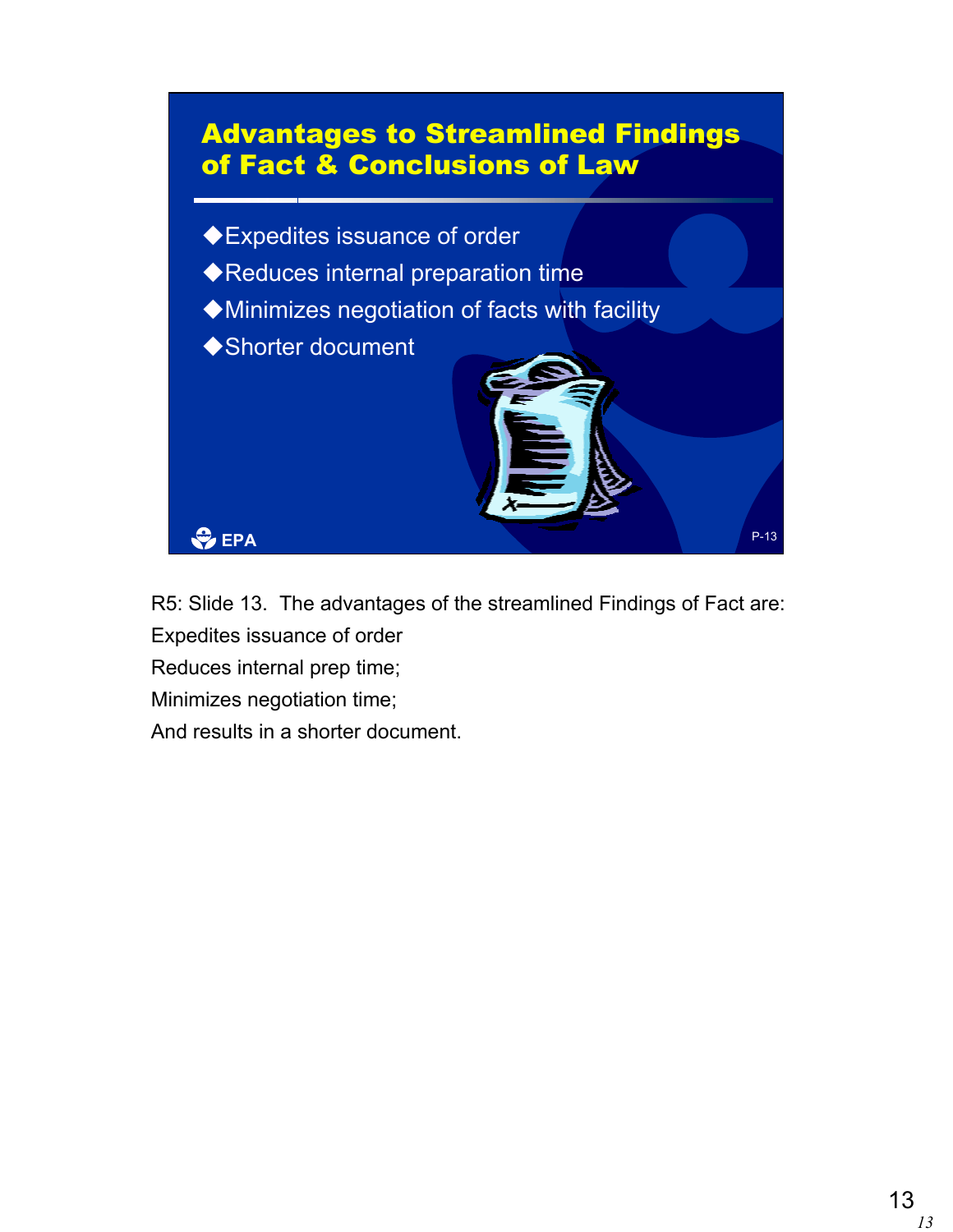

R3: Slide 14. We used to have several paragraphs that tried to address every condition. For each category there were specified amount of dollars for failure to meet the obligation and then additional penalties added for each day where the facility failed to meet that obligation. There was another paragraph which added additional fines for non-compliance after notification for EPA. And then there was a catch-all paragraph to address any items not fitting in a category. This format led to a lot of points of negotiation.

We now have it down to three categories.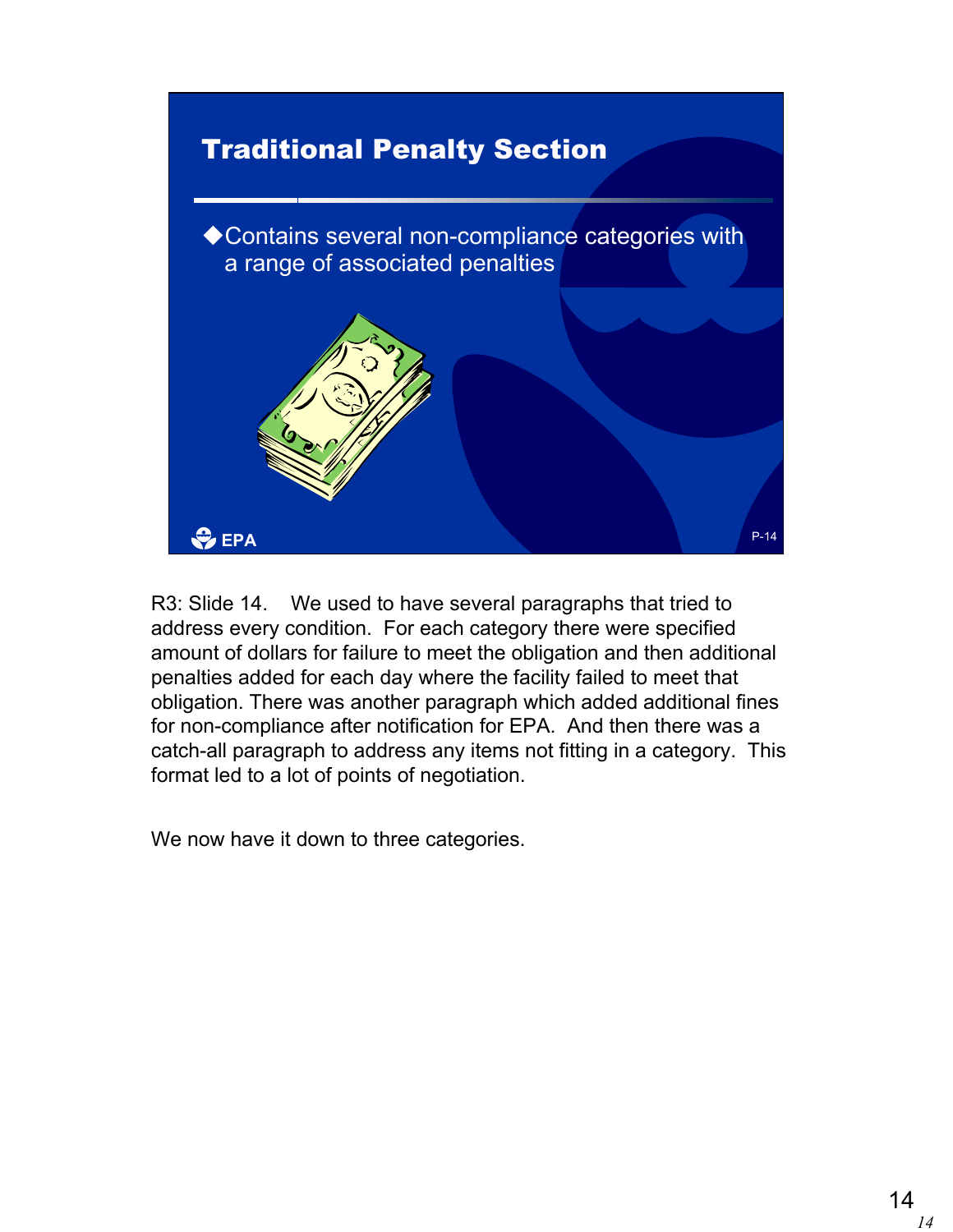

R3: Slide15. Now our penalty section looks like this with specified amounts for each category.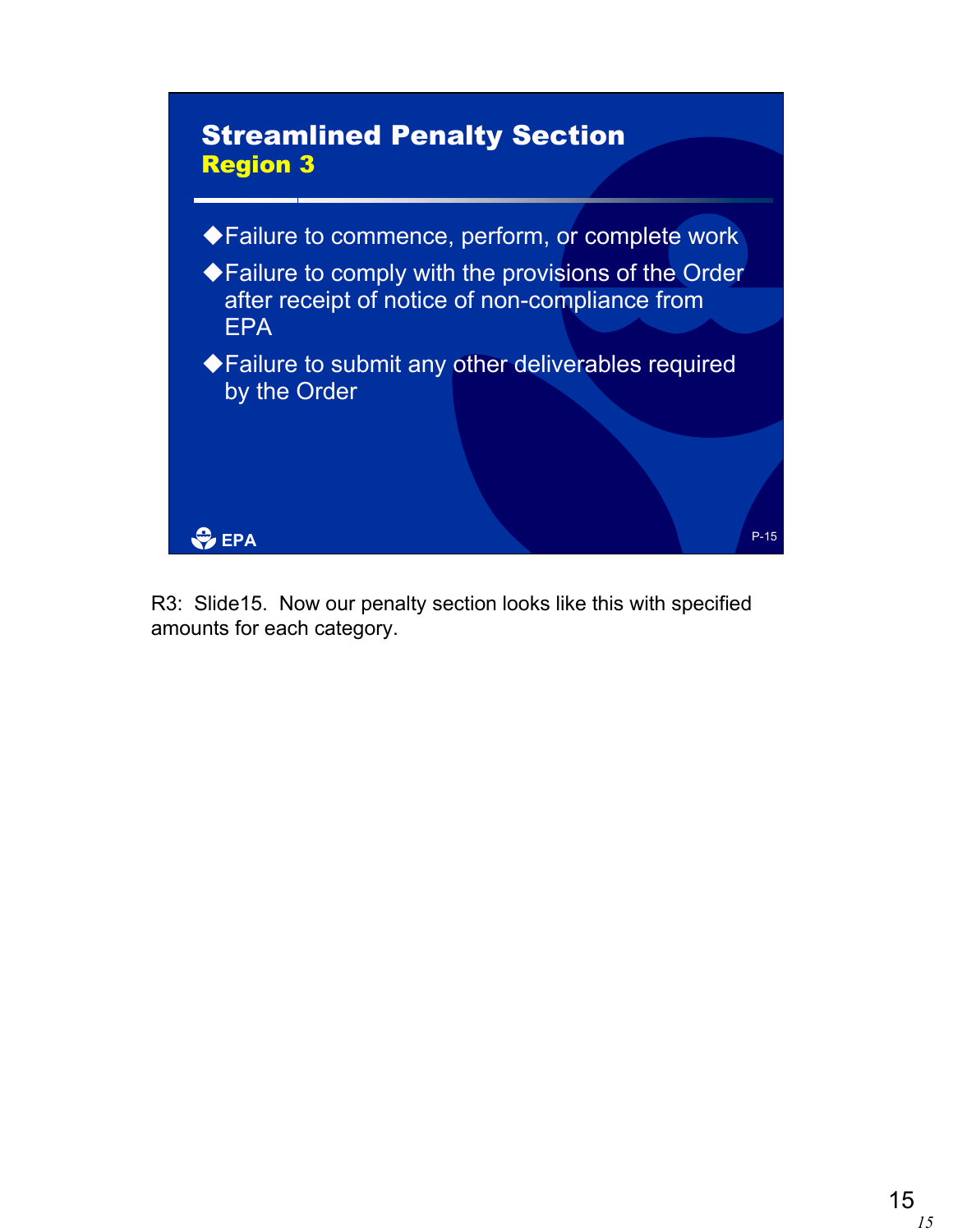

R5: Slide 16. Our streamlined order reduces the number of deliverables that require EPA review, comment and approval. Many of the submissions lead to technical discussions rather than to a review and approval process. Therefore, the number of potential triggers for penalties is smaller. The penalties are attached only to crucial documents/decision points: current conditions report, EI demonstrations, corrective measures proposal, implementing corrective measures on schedule, and submitting completion report on schedule. Only the EI demonstrations, corrective measures proposal and remedial implementation are linked to EPA's judgment on adequacy of the document as well as timeliness.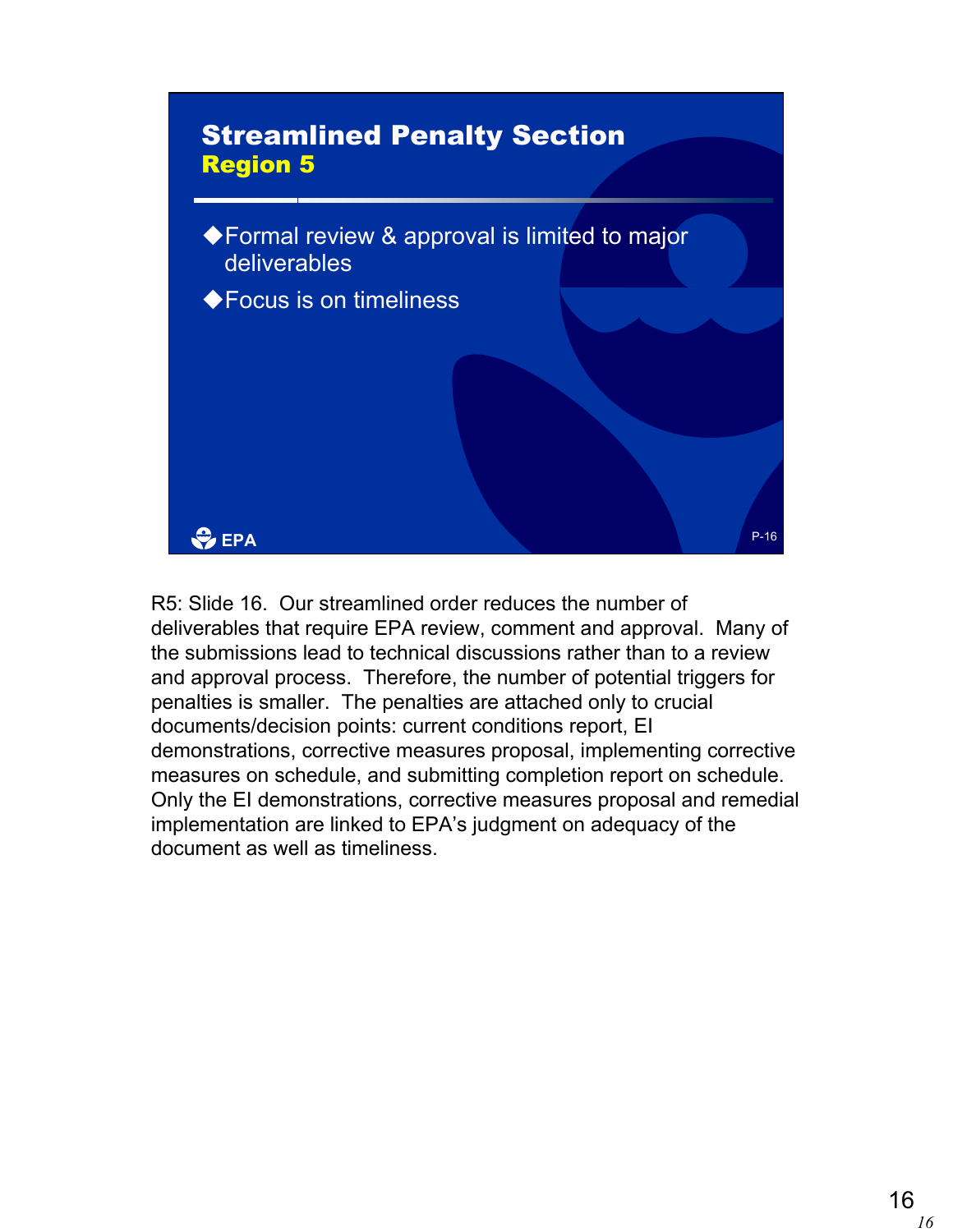

R5: Slide 17. As with the findings of fact and conclusions of law, the penalty provisions could chew up a lot of negotiation time. That delay is now minimized.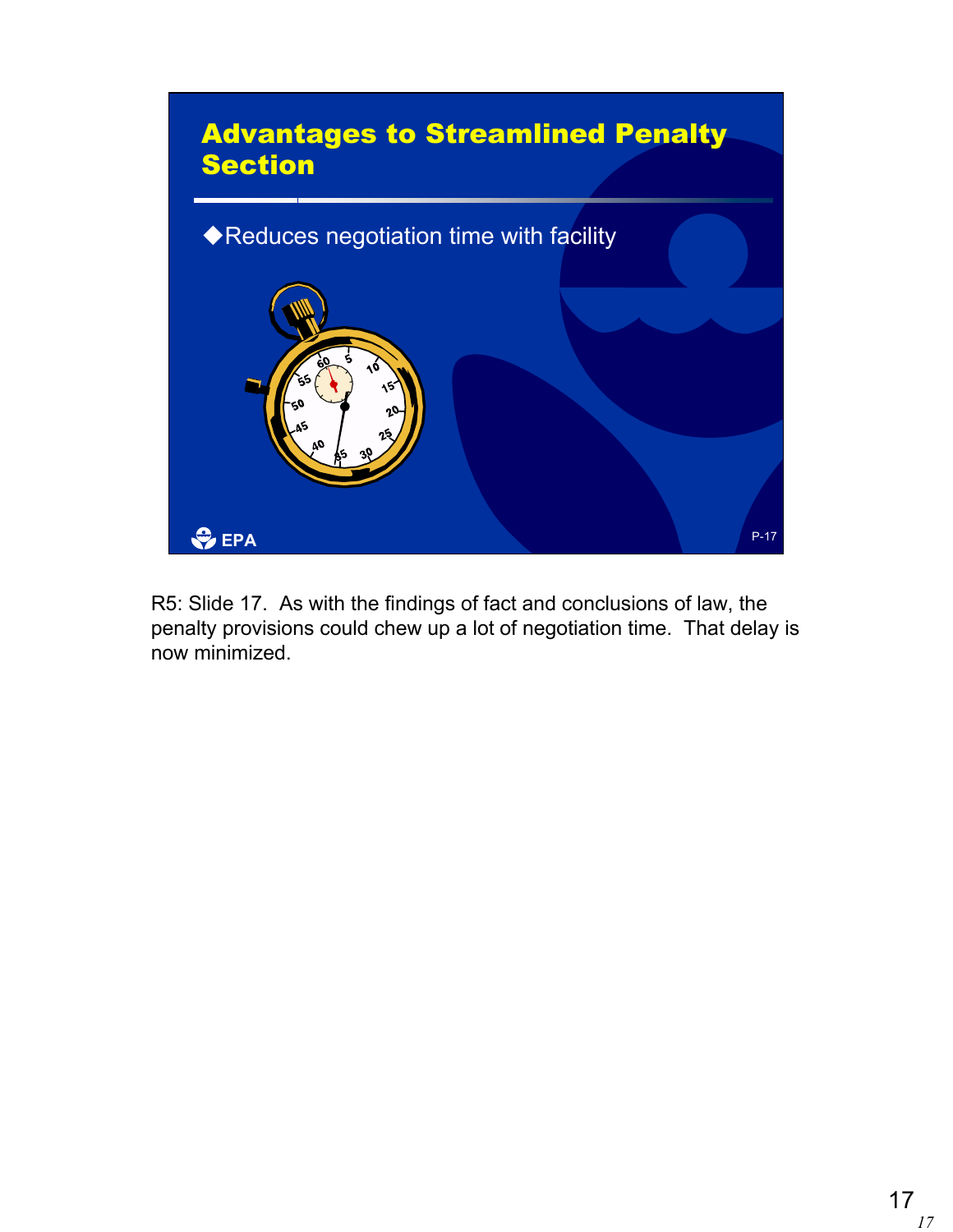

R5: Slide 18. Administrative Records were prepared for all corrective action orders per guidance and per 40 CFR 24.03, they were indexed and paginated, and they took a significant amount of time and money, if EPA contracted out the work.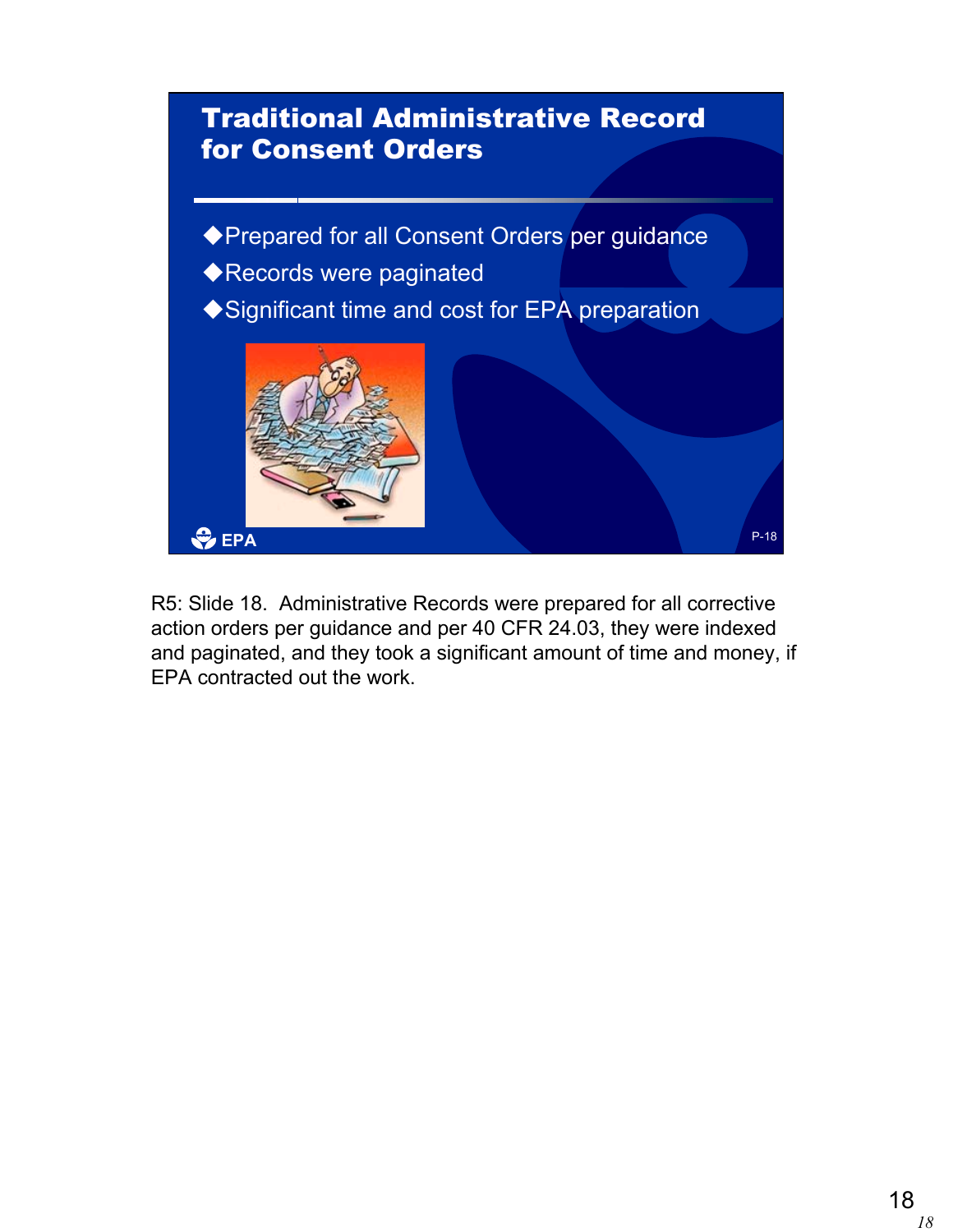

- R5: Slide 19. There is always an administrative record for an EPA decision. It consists of the documents that EPA relied on in making the decision. Formally compiling the record at the time of the order serves 2 main purposes:
- They are there to support the order if the facility does not consent to the order; and
- They are there to provide the public with information
- Since the Streamlined orders are issued only on consent, the need for a formal administrative record is greatly reduced; and to assist in public access to the information about facilities R3 and R5 have fact sheets which describe conditions and provide contacts for more information. The Regions have therefore read the regulatory language broadly and will just make reference to the fact that the record is available on request.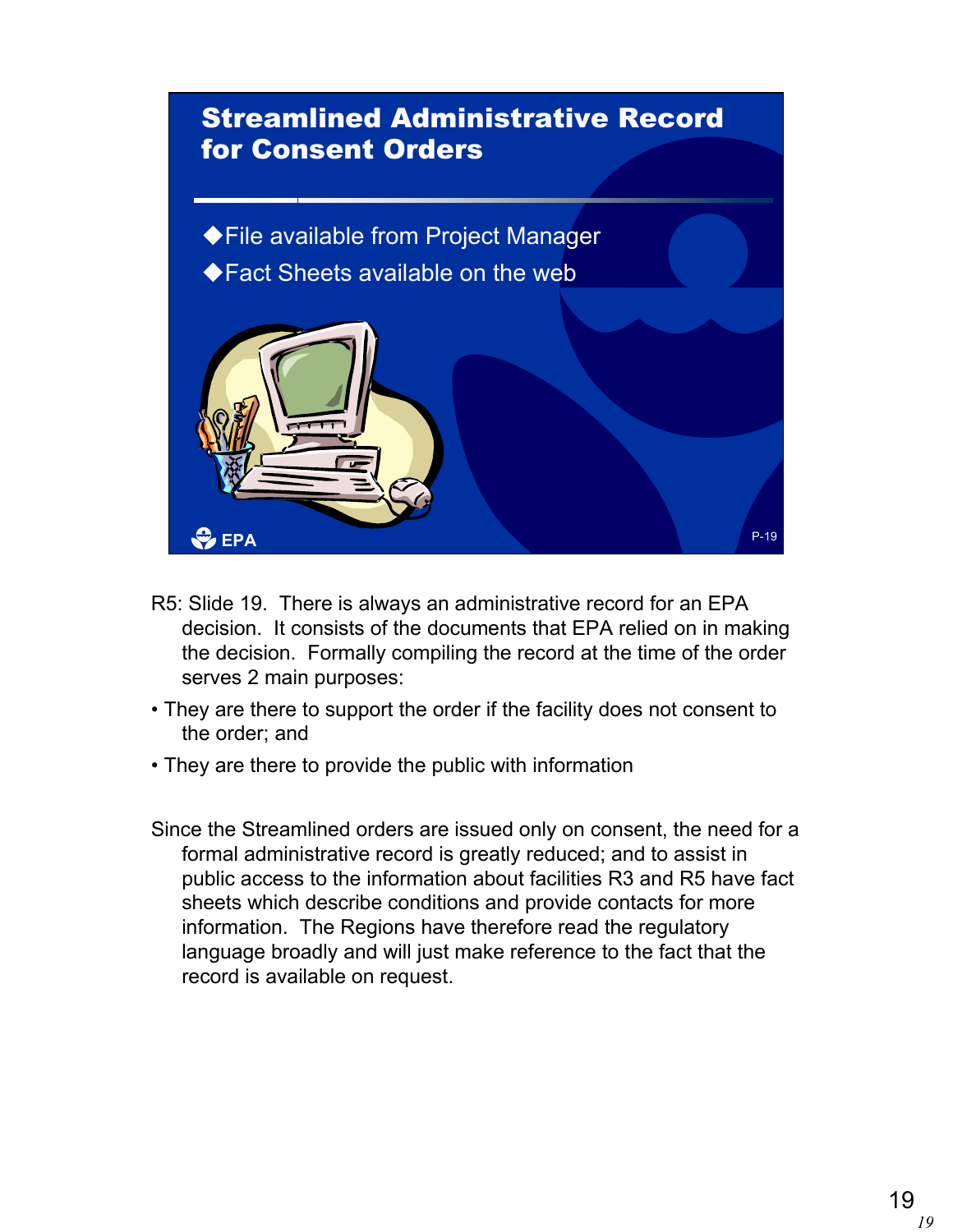

R5: Slide 20. This approach to the administrative record saves a substantial amount of time and effort.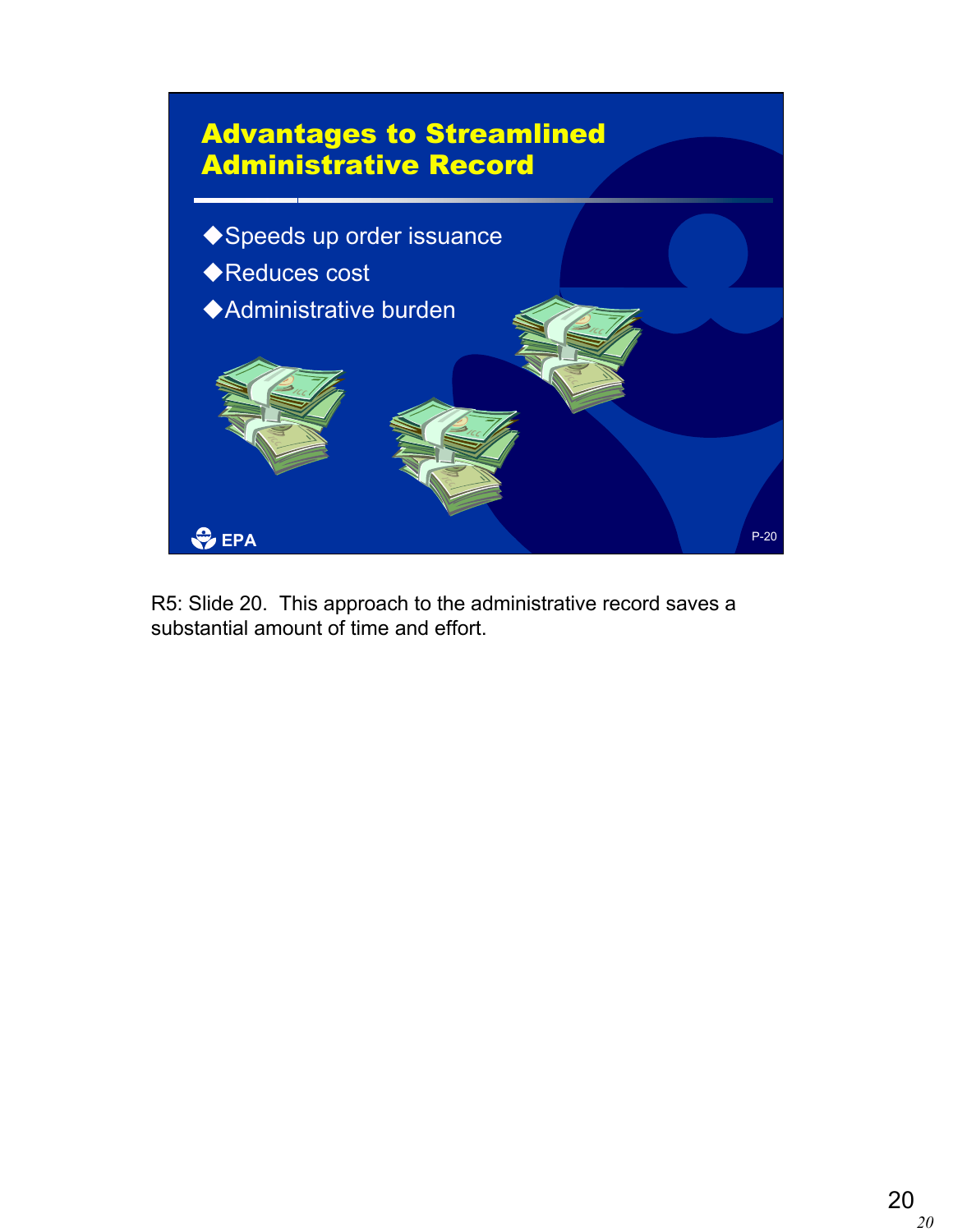

R3: Slide 21. The traditional scopes of work provide a framework for the development of site specific workplans implemented during corrective action. They are typically not negotiated. Historically these scopes of work resulted in about 50 pages being attached to the order and the agency would require fairly strict adherence to all of their provisions.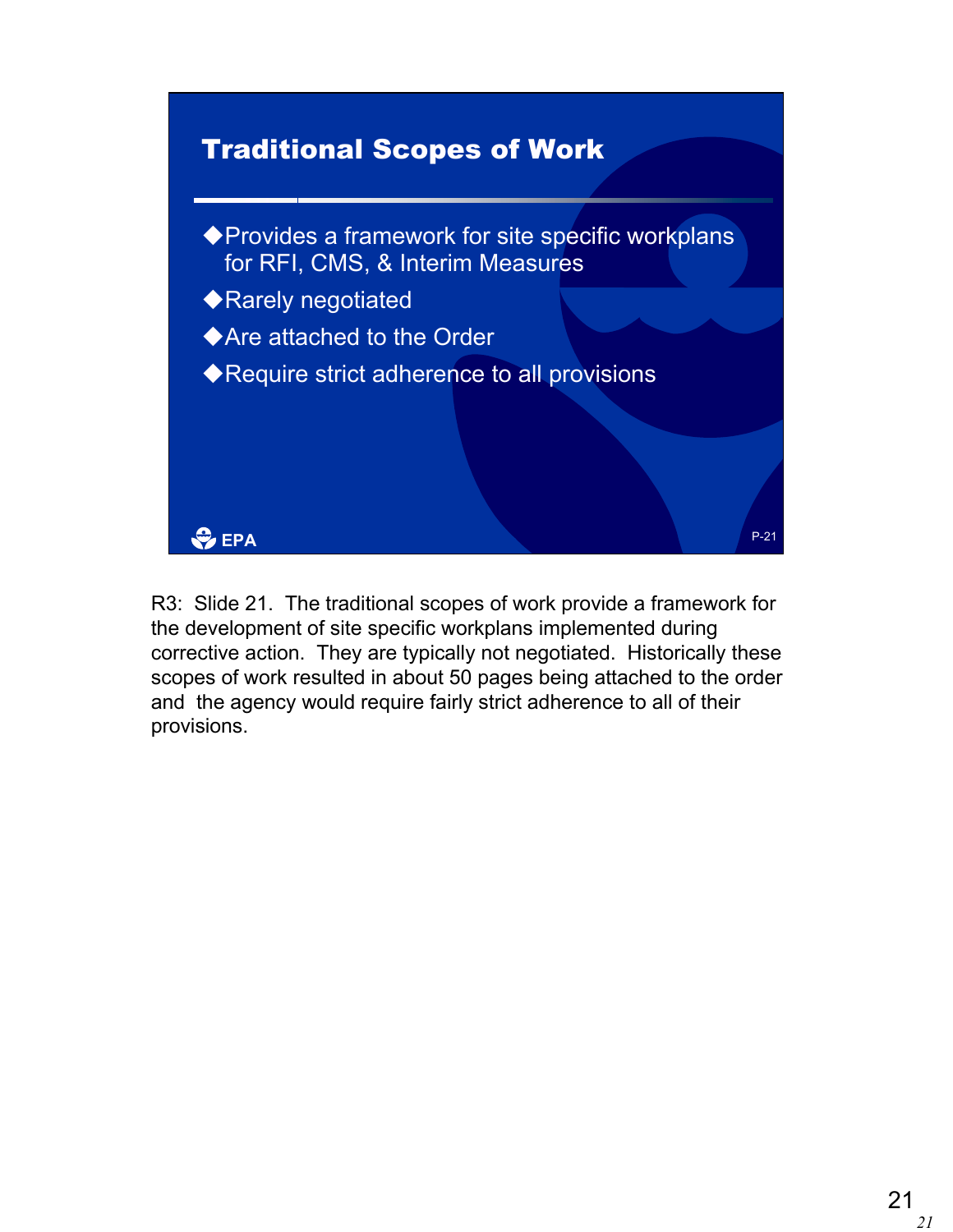

R3: Slide 22. As part of reforms Region 3 streamlined the scopes of work to reduce duplicative steps and highlight the environmental indicators.

Then as part of the streamlined order we modified the language in the body of the order from "... work will be performed in accordance with at a minimum the SOWs and relevant quidance" to "...work will be performed as appropriate and in accordance with the SOW and relevant guidance." As implementers the program had evolved and in practical terms we were using the SOW as guidance and the order needed to reflect that.

We also removed the SOWs as an attachment and placed them on the web. This removed them as a negotiable item.

In addition we used to have a section which listed relevant guidance. Now we reference the web as the location to look for relevant guidance.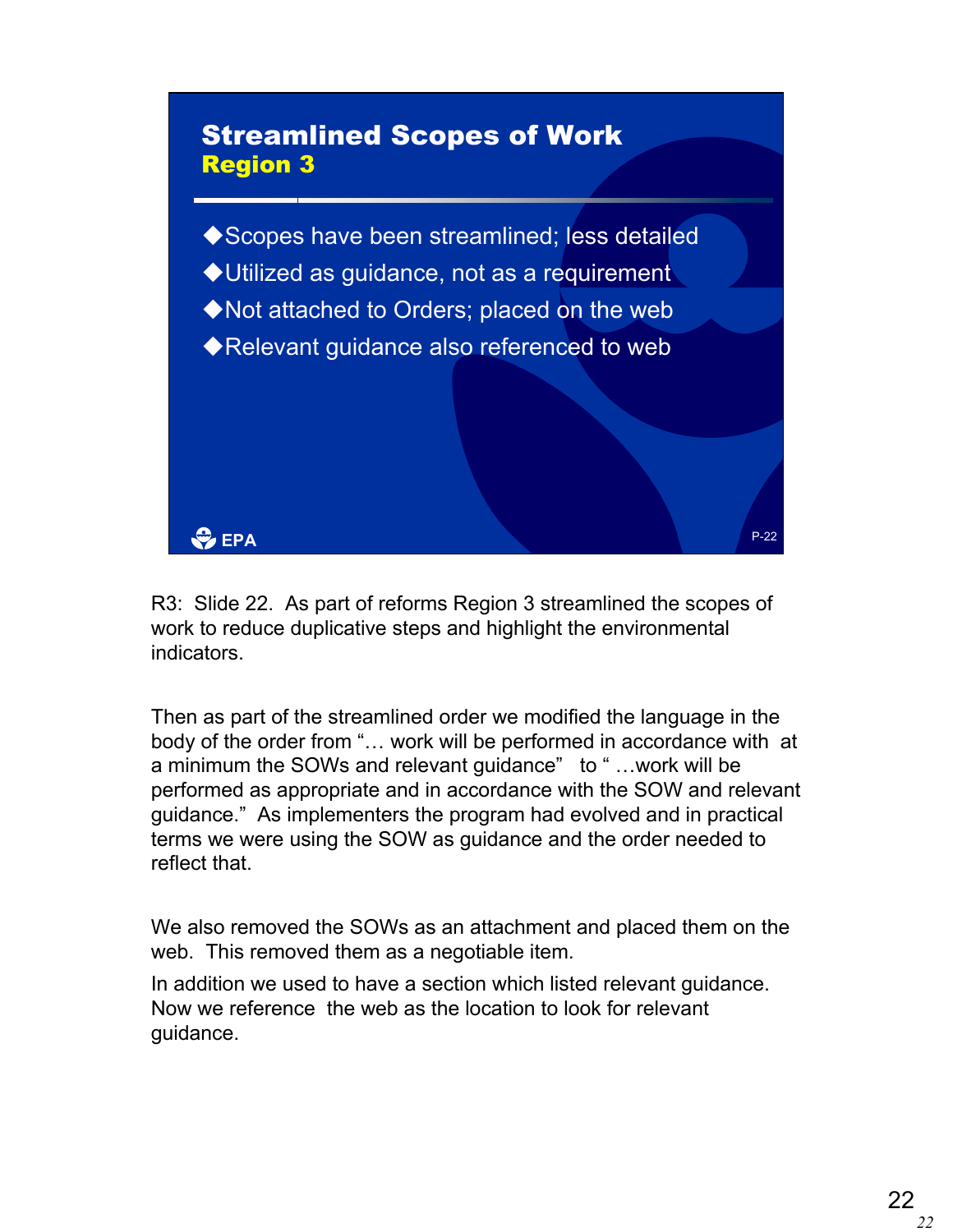

R5: Slide 23. Similarly, the lengthy model SOW is not attached to the order. The order requires the facility to perform the work consistent with model and with the relevant guidance. The broad language essentially places the burden on the facility to identify the relevant standards and guidances, and to communicate closely with EPA along the way.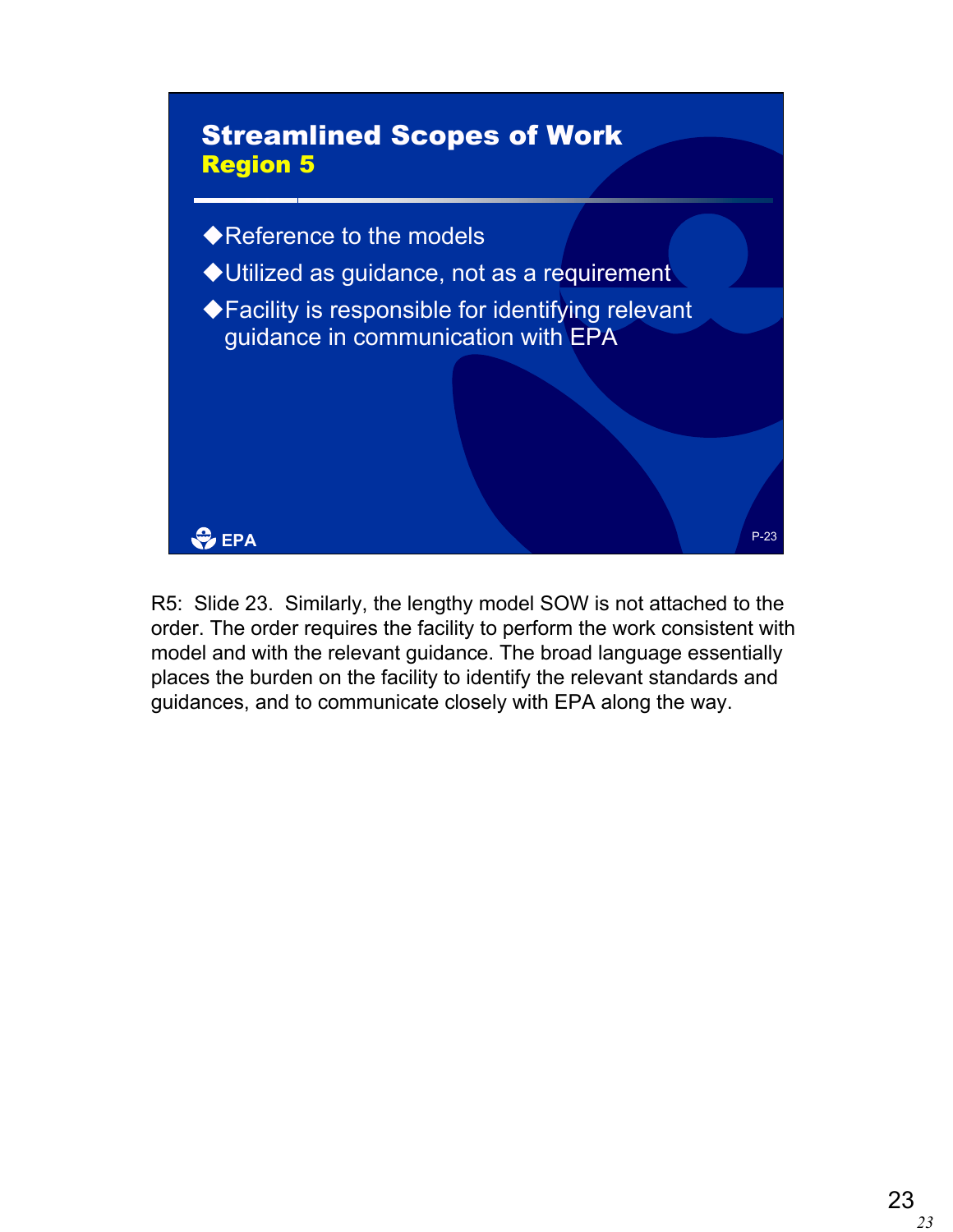

R3: Slide 24. In common to both regional approaches is the fact that: Protracted negotiations are eliminated

Discussions about which guidance needs to be included or excluded and which are relevant are eliminated

You have a shorter, less threatening document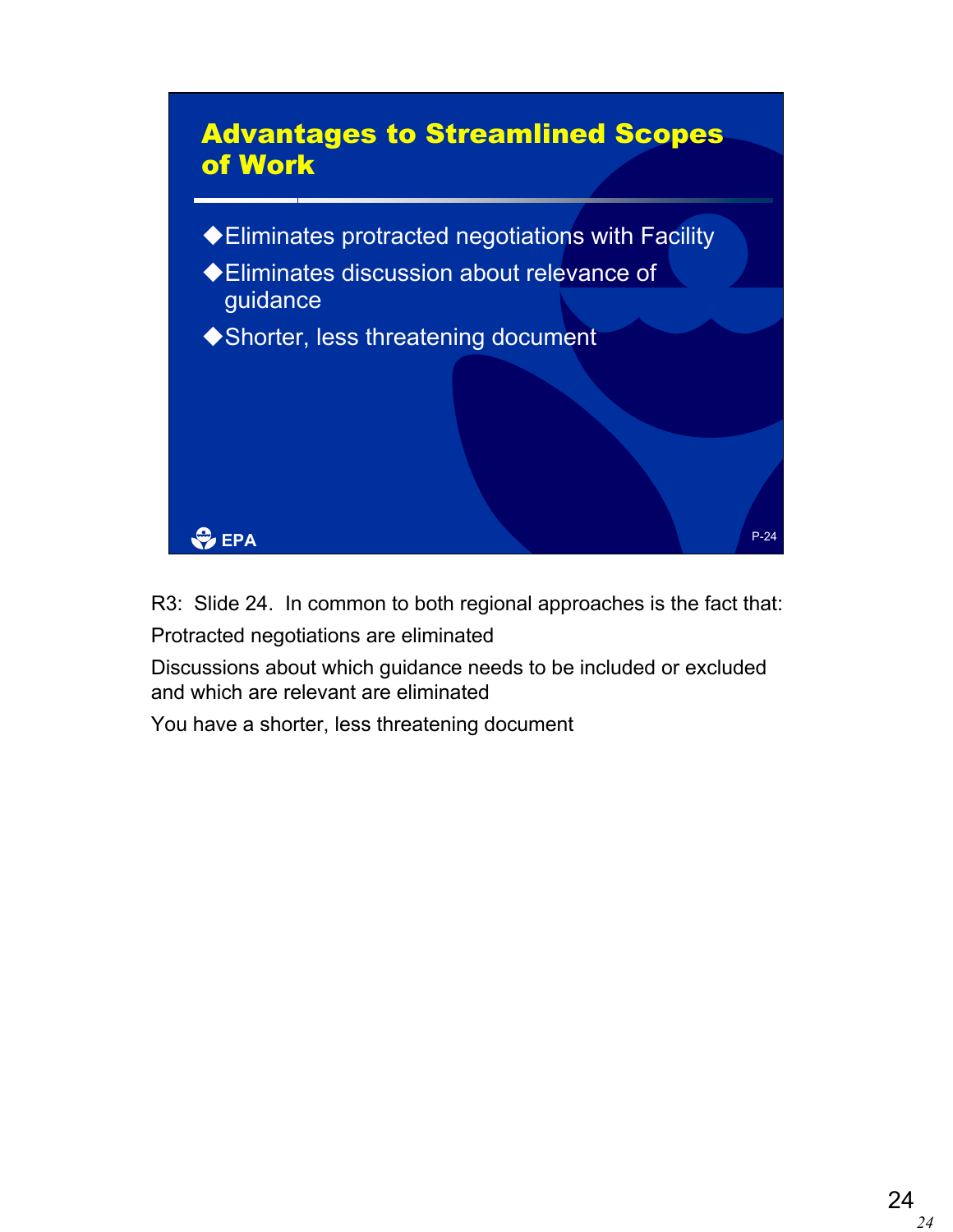

R3: Slide 25. Prior to Reforms, a facility might submit a document, wait for formal EPA response, resubmit the document and then respond to a shorter list of comments. Often there would still be some lingering issues so the facility would respond again, and EPA would review the document again. Then, maybe because the facility did not exactly understand EPA's objectives, their response was not acceptable, so EPA would comment back and the facility would respond again and so on and so on……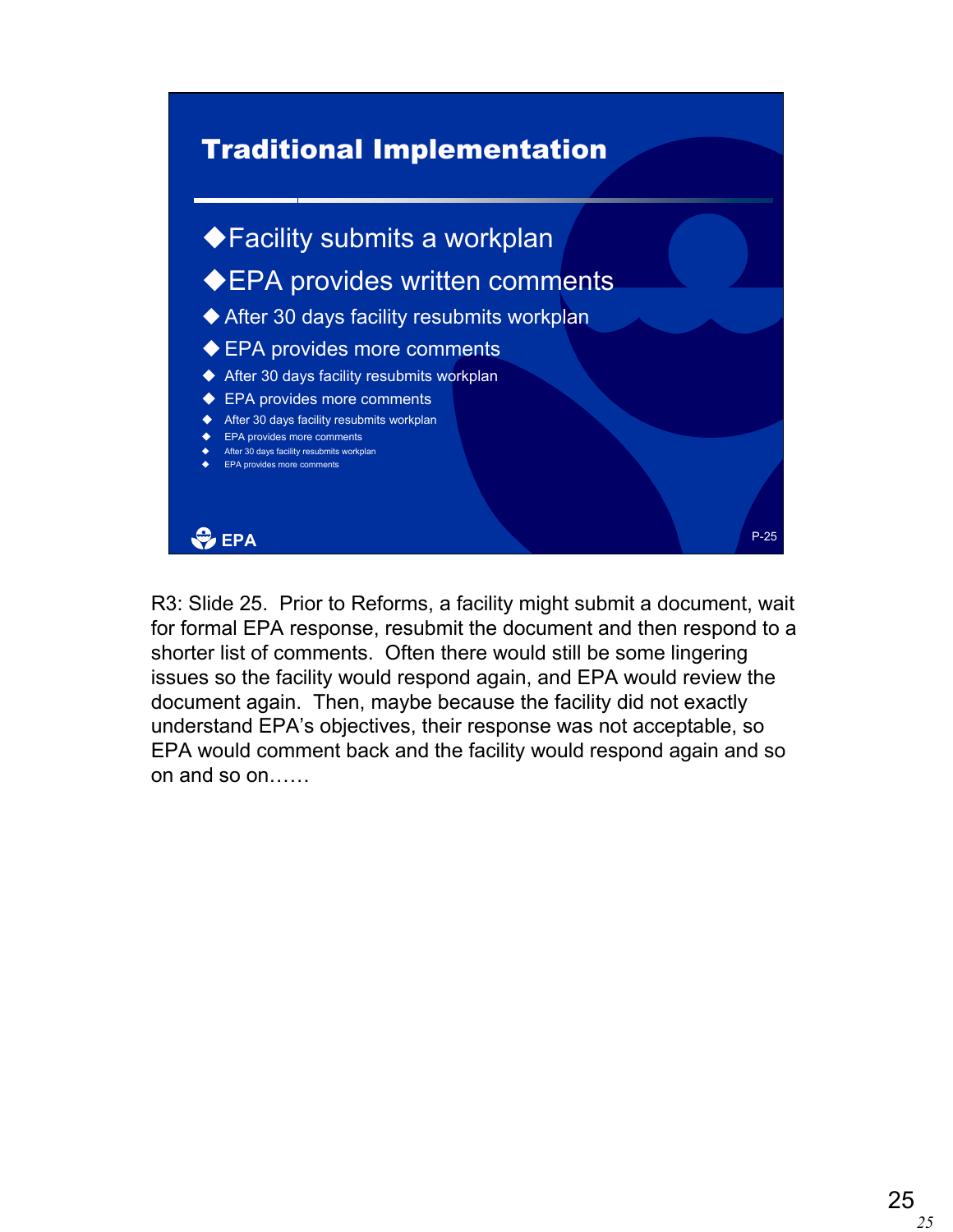

R3: Slide 26. Since reforms we taken several steps to minimize the transfer of paper back and forth; These include….

and we are utilizing this approach, at all corrective action sites, independent of the mechanism utilized to implement corrective action. Obviously, some facilities still need the more formal approach, but even then we have found that the more we meet and discuss objectives the more quickly corrective action is implemented.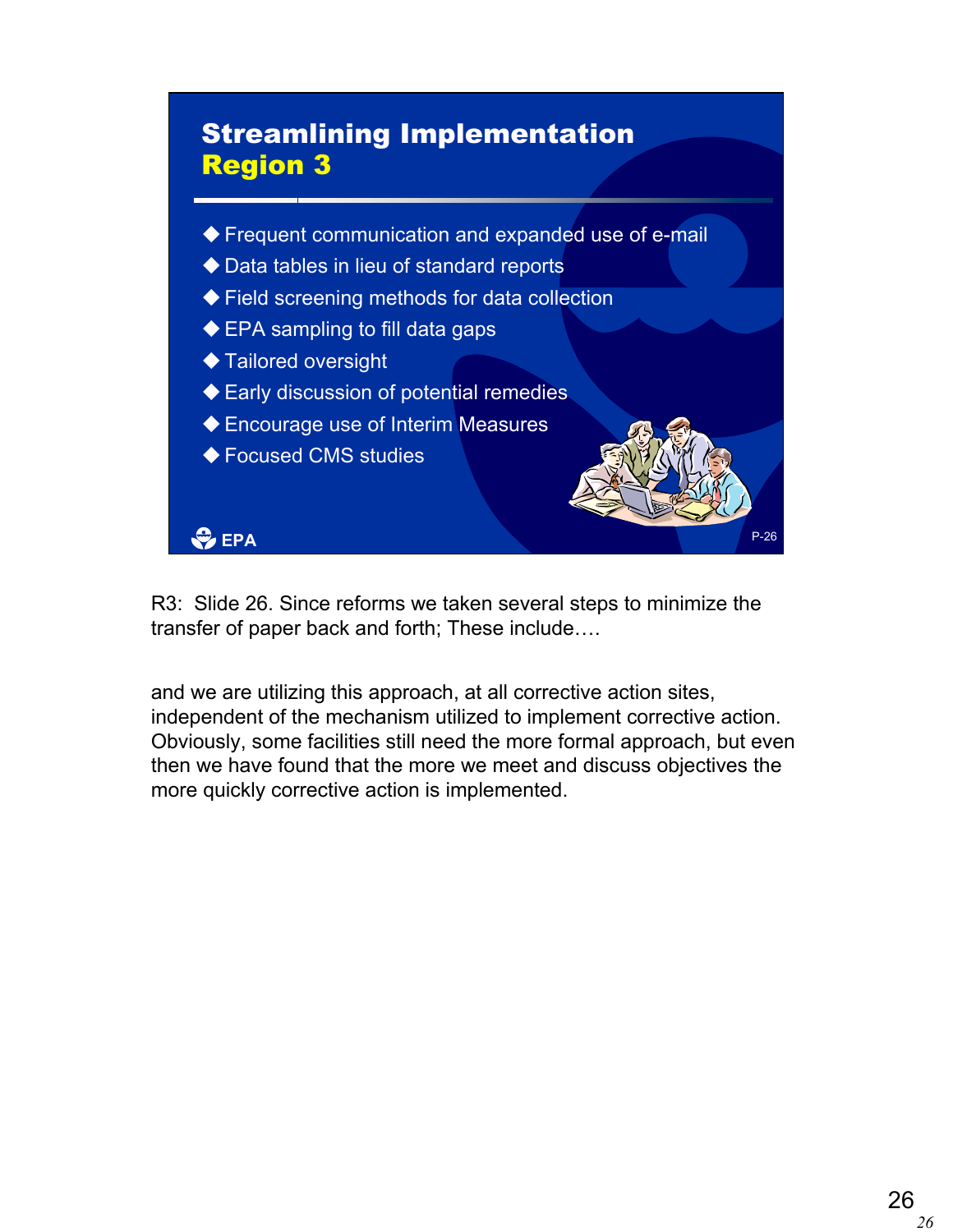

R5: Slide 27. As we've touched on previously, the Region 5 approach is focused on the facility identifying and achieving acceptable cleanup objectives rather than on process and formal review and comment. The rationale behind this approach is that by now facilities, contractors and EPA have enough experience with RCRA corrective action to know each others' expectations. This allows the parties to trust each other more and forego the rigid command and control approach at each step of the way.

Formal review and approval is limited to a small subset of the documents. This approach relies on communications (both formal and informal) between facility and EPA project managers to raise and resolve technical issues. In exchange for increased flexibility and reduced transaction costs, the facility agrees to complete corrective action on an expedited schedule. The facility is also taking the risk that at the end of the day it will have satisfied EPA's requirements.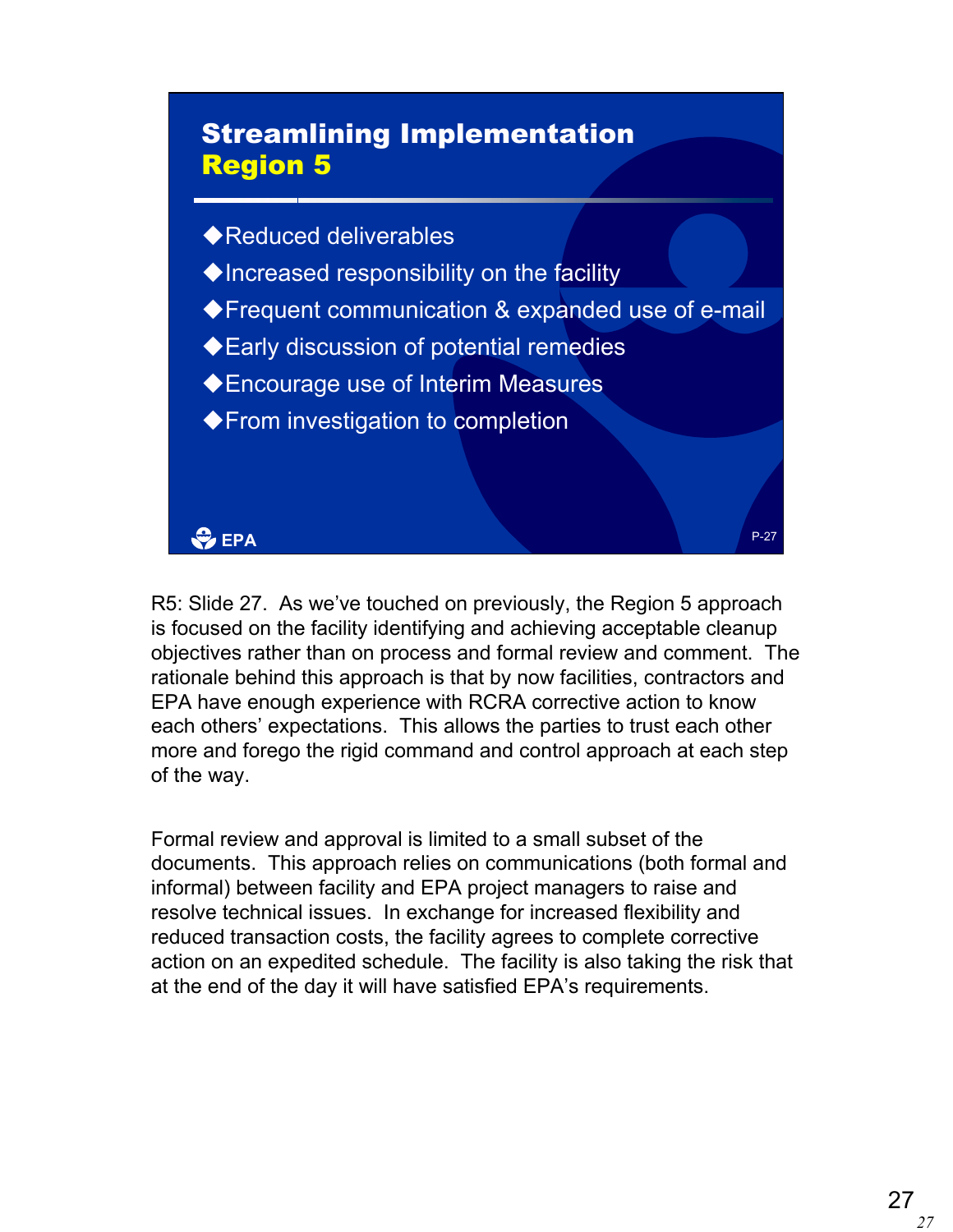

R3: Slide 28. With the enhanced communication and putting more responsibility on the facility, the cleanups are happening more quickly and both EPA and the facility are more efficiently utilizing their resources.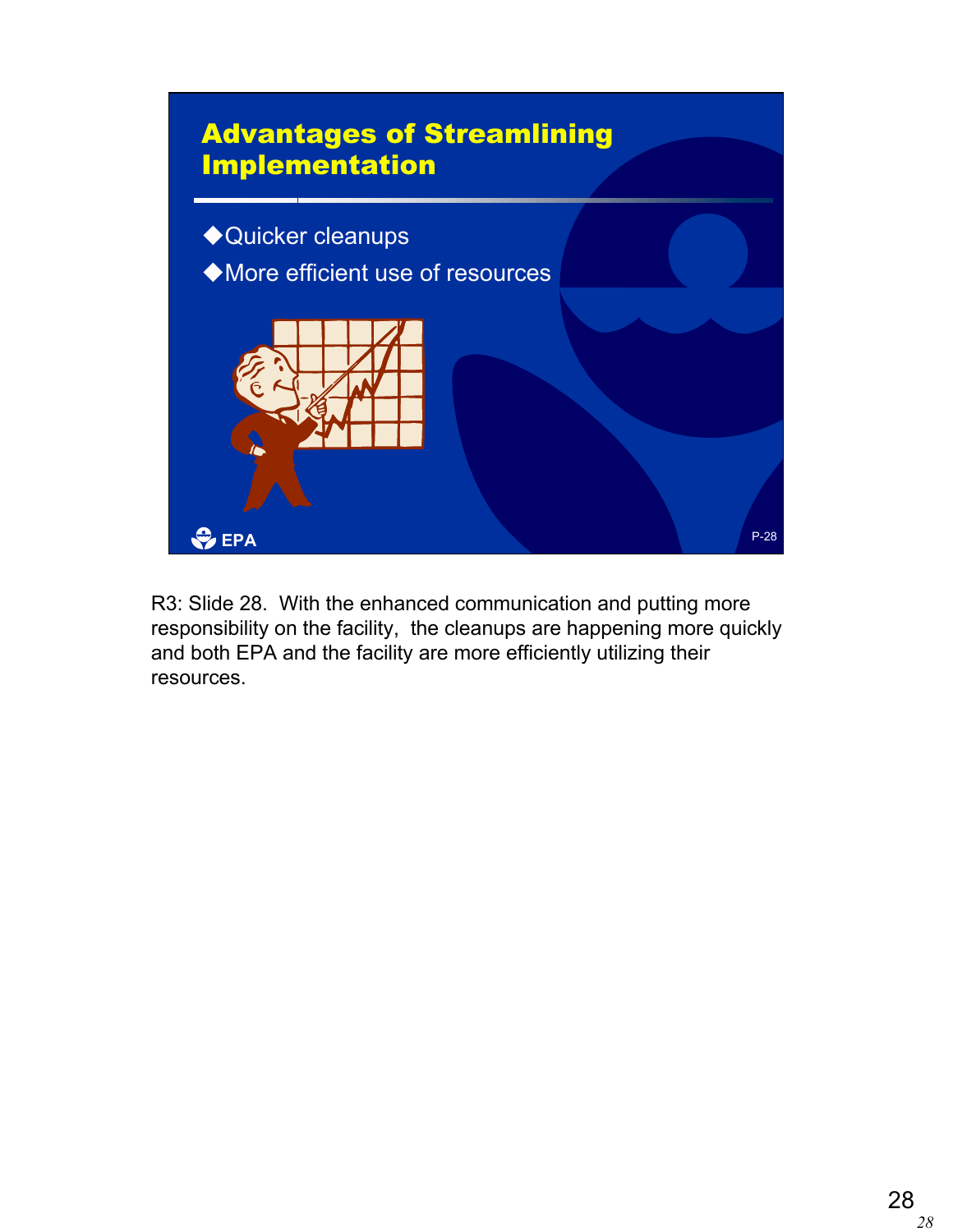## Streamlined Order Examples

## **Region 3**

## Reforms

**www.epa.gov/reg3wcmd/ca/pgm\_reforms.htm**  On-line Resources

**www.epa.gov/reg3wcmd/ca/ca\_resources.htm** 

## **Region 5**

Corrective Action

**EPA** 

**www.epa.gov/reg5rcra/wptdiv/cars/index.html** 

R3: Slide 29. In summary, both Region 3 and Region 5 are having great success using streamlined orders. If you'd like to see examples of how we streamline corrective action orders, you should go to our websites. For Region 3 I have included our Reforms page which contains two Streamlined Order examples and our On-line Resource page which includes our Scopes of Work, a broad list of guidance and helpful links.

Also you can find Region 5's streamlined order on their CA website.

P-29